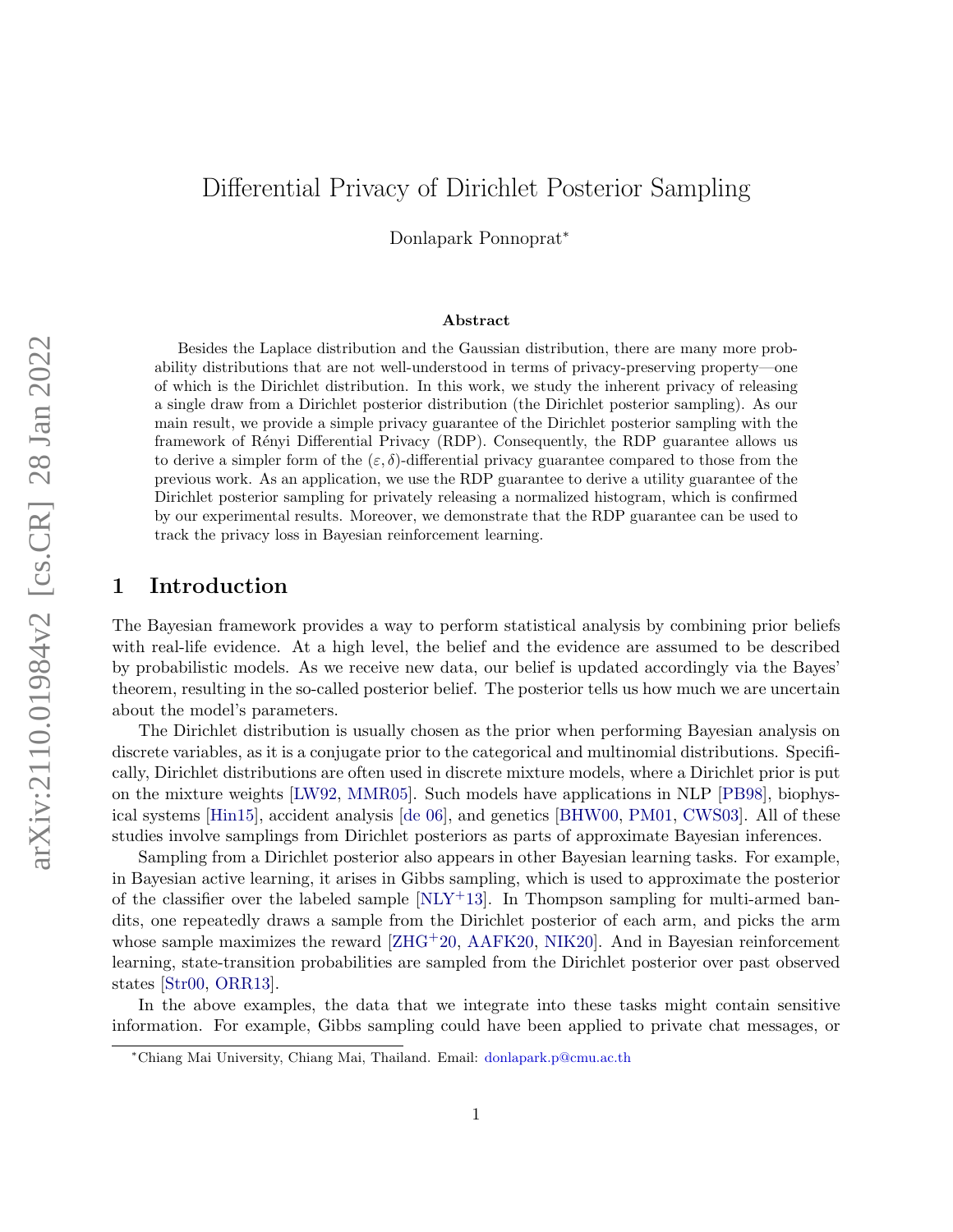genetic data of patients in a hospital. A Bayesian reinforcement learning can be employed as a movie recommender system, trained with each user's watch history. However, watch histories are sensitive, as they can be used to identify the users' viewpoints or political opinions. Thus it is important to ask: how much of the sensitive information is protected by sampling from a Dirichlet distribution? The goal of this study is to find an answer to this question.

The mathematical framework of differential privacy  $[DKM<sup>+</sup>06, DMNS06]$  $[DKM<sup>+</sup>06, DMNS06]$  allows us to quantify privacy guarantees of randomized algorithms. Differential privacy is a strong privacy model which assumes that the adversary knows the information of all but one users. Thus even count data of a sensitive attribute (e.g. cancer diagnosis) can reveal an individual's record of that attribute if combined with side information. There are also several relaxed notions of differential privacy, such as approximate differential privacy  $[DKM<sup>+</sup>06, DMNS06]$  $[DKM<sup>+</sup>06, DMNS06]$ , Rényi differential privacy  $[Mir17]$ , and concentrated differential privacy [\[BS16\]](#page-13-6). It is natural to wonder if the Dirichlet posterior sampling satisfies any of these definitions.

#### 1.1 Overview of Our results

This study focuses on the privacy and utility of Dirichlet posterior sampling. In summary, we provide a closed-form privacy guarantee of the Dirichlet posterior sampling, which allows us to effectively analyze its utility in various settings.

§[3](#page-5-0) Privacy. We study the role of the prior parameters in the privacy of the Dirichlet posterior sampling. Theorem [2](#page-6-0) is our main result, where we provide a guaranteed upper bound for Rényi differential privacy (RDP) of the Dirichlet posterior sampling. In addition, we convert the RDP guarantee into an approximate differential privacy guarantee in Theorem [4.](#page-8-0)

§[4](#page-9-0) Utility. We use the Dirichlet posterior sampling for a private release of a normalized histogram. In this case, the accuracy is measured by the mean-squared error between the sample and the original normalized histogram. We compute the sample size that guarantees the desired level of accuracy. We also compare the Dirichlet posterior sampling to the Gaussian mechanism.

§[5](#page-11-0) Experiment on Bayesian Reinforcement Learning. To show a use case on more complex task, we apply our results to make Bayesian reinforcement learning differentially private by modifying the Dirichlet sampling for state transition probabilities. In this experiment, we compare between two variants of the Dirichlet posterior sampling, namely the diffuse sampling and the concentrated sampling.

#### 1.2 Notations

We let  $\mathbb{R}_{\geq 0}^d$  be the set of d-tuples of non-negative real numbers and  $\mathbb{R}_{>0}^d$  be the set of d-tuples of positive real numbers. We assume that all vectors are d-dimensional where  $d \geq 2$ . The notations for all vectors are always in bold. Specifically,  $\mathbf{x} := (x_1, \dots, x_d) \in \mathbb{R}_{\geq 0}^d$  consists of sample statistics of the data and  $\boldsymbol{\alpha} \coloneqq (\alpha_1, \dots, \alpha_d) \in \mathbb{R}_{>0}^d$  consists of the prior parameters. The vector  $\mathbf{p} \coloneqq (p_1, \dots, p_d)$ always satisfies  $\sum_i p_i = 1$ . The number of observations is always N. We also denote  $x_0 \coloneqq \sum_i x_i$ and  $\alpha_0 \coloneqq \sum_i \alpha_i$ . For any vectors  $\mathbf{x}, \mathbf{x}'$  and scalar  $r > 0$ , we write  $\mathbf{x} + \mathbf{x}' \coloneqq (x_1 + x'_1, \dots, x_d + x'_d)$ and  $r\mathbf{x} := (rx_1, \ldots, rx_d)$ . For any positive reals x and x', the notation  $x \propto x'$  means  $x = Cx'$  for some constant  $C > 0$ ,  $x \approx x'$  means  $cx' \le x \le Cx'$  for some  $c, C > 0$ , and  $x \le x'$  means  $x \le Cx'$ for some  $C > 0$ . Lastly,  $\|\mathbf{x}\|_{\infty} \coloneqq \max_i |x_i|$  is the  $\ell^{\infty}$  norm of **x**.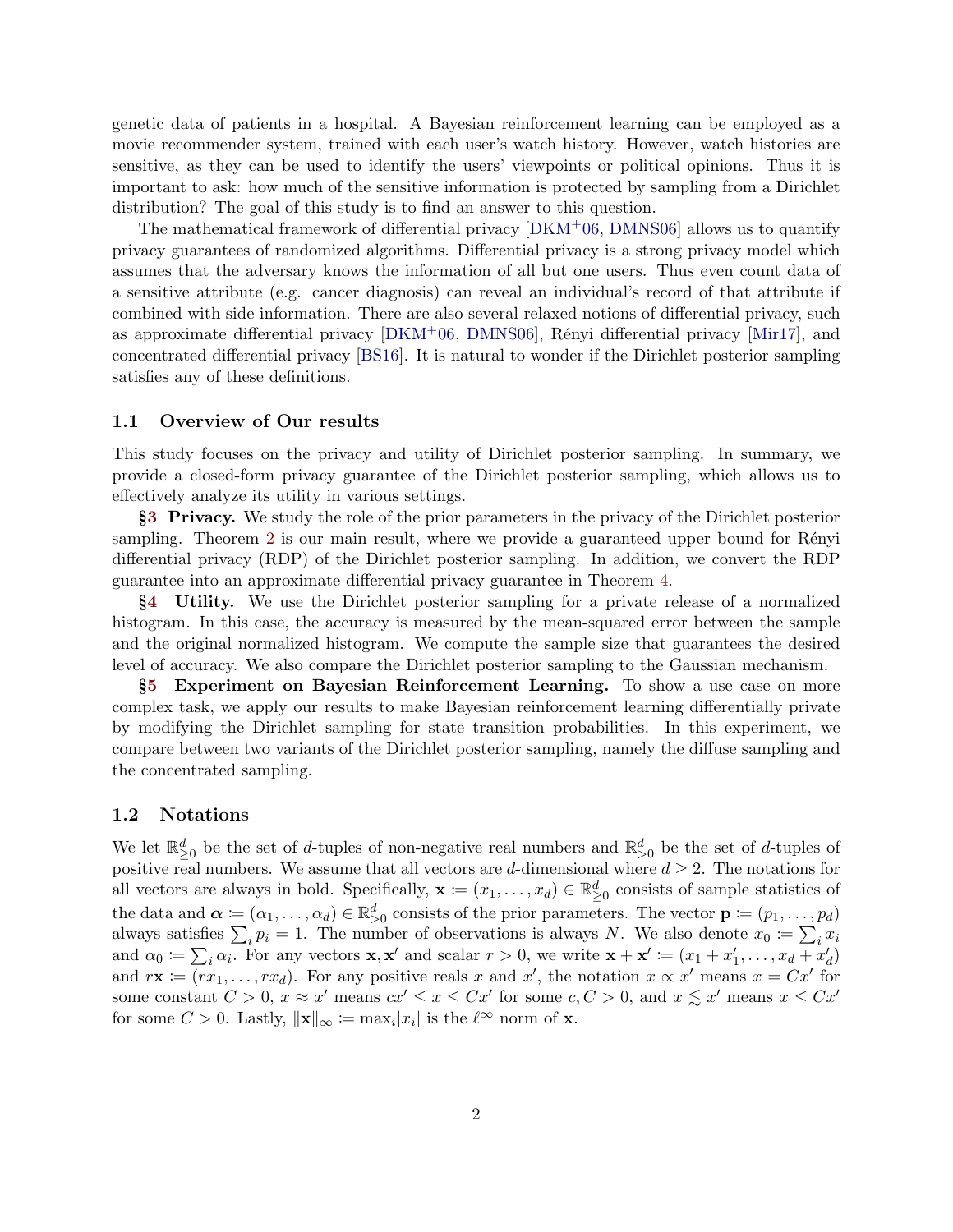### 2 Background and related work

#### <span id="page-2-0"></span>2.1 Privacy models

We say that two datasets are *neighboring* if they differ on a single entry. Here, an *entry* can be a row of the datasets, or a single attribute of a row.

Definition 2.1 (Pure and Approximate differential privacy [\[DKM](#page-13-4)+06, [DMNS06\]](#page-13-5)). A randomized mechanism  $M: \mathcal{X}^n \to \mathcal{Y}$  is  $(\varepsilon, \delta)$ -differentially private  $((\varepsilon, \delta)$ -DP) if for any two neighboring datasets x and x' and all events  $E \subset \mathcal{Y}$ ,

<span id="page-2-1"></span>
$$
\mathbb{P}[M(x) \in E] \le e^{\varepsilon} \mathbb{P}[M(x') \in E] + \delta. \tag{1}
$$

If M is  $(\varepsilon, 0)$ -DP, then we say that it is  $\varepsilon$ -differential private  $(\varepsilon$ -DP).

The term pure differential privacy (pure DP) refers to  $\varepsilon$ -differential privacy, while approximate differential privacy (approximate DP) refers to  $(\varepsilon, \delta)$ -DP when  $\delta > 0$ .

In contrast to pure and approximate DP, the next definitions of differential privacy are defined in terms of the Rényi divergence between  $M(x)$  and  $M(x')$ :

**Definition 2.2** (Rényi Divergence [Rén61]). Let P and Q be probability distributions. For  $\lambda \in$  $(1, \infty)$  the Rényi divergence of order  $\lambda$  between P and Q is defined as

$$
D_{\lambda}(P||Q) = \frac{1}{\lambda - 1} \log \left( \mathop{\mathbb{E}}_{y \sim P} \left[ \frac{P(y)^{\lambda - 1}}{Q(y)^{\lambda - 1}} \right] \right).
$$

**Definition 2.3** (Rényi differential privacy [\[Mir17\]](#page-14-3)). A randomized mechanism  $M : \mathcal{X}^n \to \mathcal{Y}$  is  $(\lambda, \varepsilon)$ -Rényi differentially private  $((\lambda, \varepsilon)$ -RDP) if for any two neighboring datasets x and x',

$$
D_{\lambda}(M(x)\|M(x')) \leq \varepsilon.
$$

Intuitively,  $\varepsilon$  controls the moments of the privacy loss random variable:  $Z := \log \frac{P[M(x)=Y]}{P[M(x')=Y]},$ where Y is distributed as  $M(x)$ , up to order  $\lambda$ . A smaller  $\varepsilon$  and larger  $\lambda$  correspond to a stronger privacy guarantee.

We can convert from RDP to approximate DP:

<span id="page-2-2"></span>**Lemma 1** (From RDP to Approximate DP [\[CKS20\]](#page-13-7)). Let  $\varepsilon > 0$ . If M is a  $(\lambda, \hat{\varepsilon})$ -RDP mechanism, then it also satisfies  $(\varepsilon, \delta)$ -DP with

$$
\delta = \frac{\exp((\lambda - 1)(\hat{\varepsilon} - \varepsilon))}{\lambda - 1} \left(1 - \frac{1}{\lambda}\right)^{\lambda} \tag{2}
$$

The composition property allow us to use the Dirichlet posterior sampling as a building block for more complex algorithms.

<span id="page-2-3"></span>**Lemma 2** (Composition Property [\[Mir17\]](#page-14-3)). Let  $M_1 : \mathcal{X}^n \to \mathcal{Y}$  be a  $(\lambda_1, \varepsilon_1)$ -RDP mechanism and  $M_2: \mathcal{X}^n \to \mathcal{Z}$  be a  $(\lambda_2, \varepsilon_2)$ -RDP mechanism. Then a mechanism  $M: \mathcal{X}^n \to \mathcal{Y} \times \mathcal{Z}$  defined by  $M(x) = (M_1(x), M_2(x))$  is  $(\min(\lambda_1, \lambda_2), \varepsilon_1 + \varepsilon_2)$ -RDP.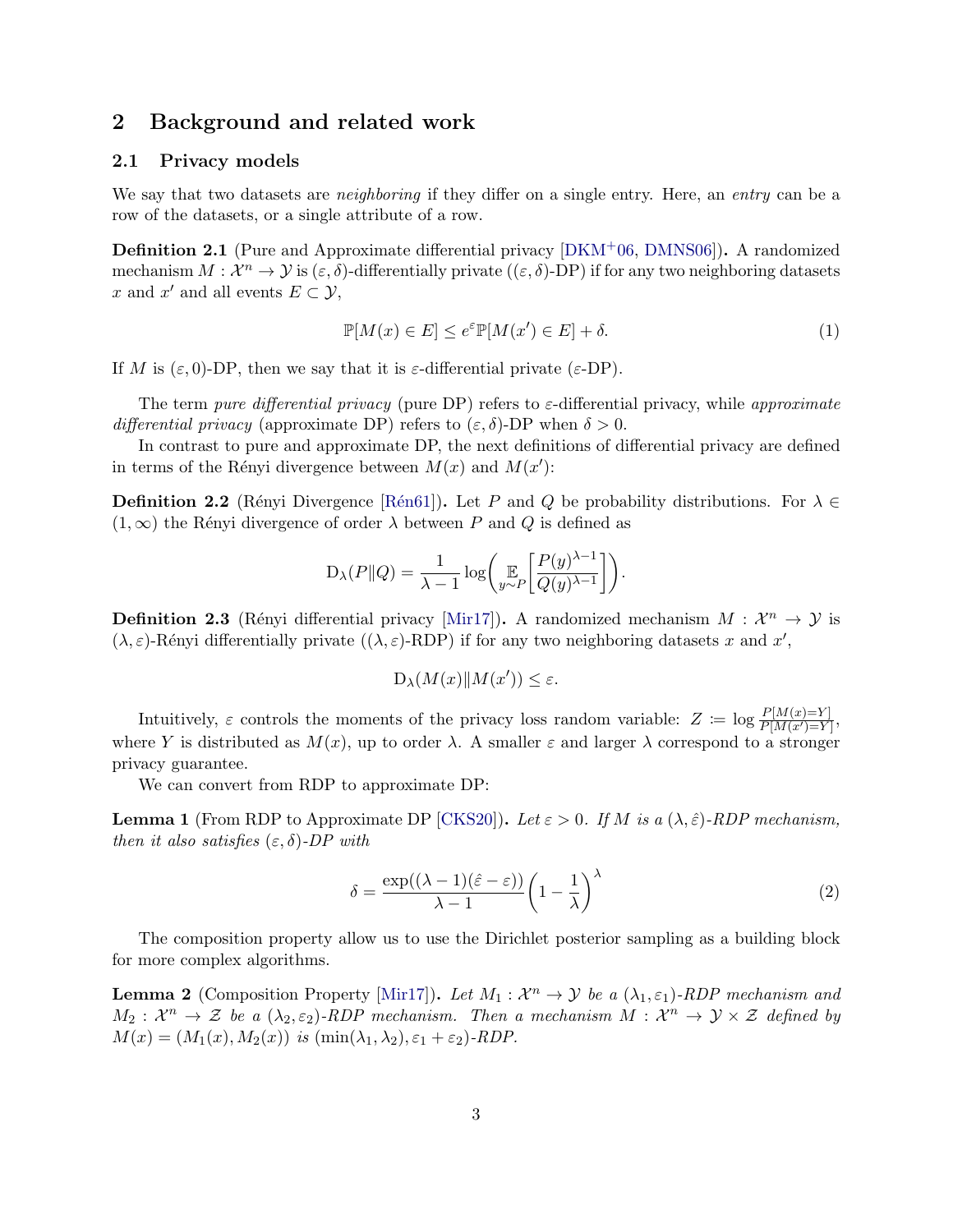#### 2.2 Dirichlet distribution

For  $\alpha \in \mathbb{R}^d_{>0}$ , the Dirichlet distribution  $\text{Dir}(\alpha)$  is a continuous distribution on  $S_d = \{ \mathbf{y} \in \mathbb{R}^d_{>0} \mid \mathbf{y} \in \mathbb{R}^d \}$  $\sum_i y_i = 1$ . The density function of  $\text{Dir}(\boldsymbol{\alpha})$  is given by:

$$
p(\mathbf{y}) = \frac{1}{B(\boldsymbol{\alpha})} \prod_{i=1}^{d} y_i^{\alpha_i - 1},
$$

for any  $y \in S_d$ . Here,  $B(\alpha)$  is the *beta function*, which can be written in terms of the gamma function:

$$
B(\alpha) = \frac{\prod_{i} \Gamma(\alpha_i)}{\Gamma(\sum_{i} \alpha_i)}.
$$
\n(3)

#### 2.3 Dirichlet posterior sampling

In Bayesian statistics, one specifies their prior beliefs to a model's parameters y through a prior distribution  $p(y)$ . After observing data x, its influence on the prior beliefs is associated with the *likelihood*  $p(x|y)$ . The beliefs on y upon seeing x are then updated via the Bayes' rule:  $p(y|x)$  $\frac{p(\mathbf{x}|\mathbf{y})p(\mathbf{y})}{p(\mathbf{x})}$ . Here,  $p(\mathbf{y}|\mathbf{x})$  is called the *posterior distribution*.  $p(\mathbf{x})$ 

We consider the prior  $p(\mathbf{y}) \sim \text{Dir}(\boldsymbol{\alpha})$  and the likelihood of the form  $p(\mathbf{x}|\mathbf{y}) \propto \prod_{i=1}^{d} y_i^{x_i}$  where  $\mathbf{x} \in \mathbb{R}_{\geq 0}^d$  consists of sample statistics of the dataset. The *Dirichlet posterior sampling* is a single draw from the Dirichlet posterior:

<span id="page-3-0"></span>
$$
\mathbf{Y} \sim \text{Dir}(\mathbf{x} + \boldsymbol{\alpha}).\tag{4}
$$

There is a modification of the sampling which introduces a concentration parameter  $r > 0$ , and instead we sample from  $Dir(r\mathbf{x} + \alpha)$  [\[GSC17,](#page-14-4) [GWH](#page-14-5)<sup>+</sup>21]. Smaller values of r make the sampling more private, and larger values of r make Y a closer approximation of  $x$ . Even though the case  $r = 1$  is the main focus of this study, our main privacy results can be easily extended to other values of r as we will see at the end of Section [3.3.](#page-6-1)

Consider a special case where  $x$  is a normalized histogram. We can obtain a private approximation of x by making a single draw  $\mathbf{Y} \sim \text{Dir}(\mathbf{r}\mathbf{x} + \boldsymbol{\alpha})$ ; this process is called the *Dirichlet mecha* $nism$  [\[GWH](#page-14-5)<sup>+</sup>21].

Dirichlet mechanism as an exponential mechanism. Let x be a normalized histogram,  $r > 0$  be the privacy parameter,  $\text{Dir}(\alpha)$  be the prior, and the negative KL-divergence be the score function of the exponential mechanism [\[MT07\]](#page-15-7). Then the output  $\bf{Y}$  of this mechanism is distributed according to the following density function:

$$
\frac{\exp(-r \operatorname{D}_{\text{KL}}(\mathbf{x}, \mathbf{y})) \prod_i y_i^{\alpha_i - 1}}{\int \exp(-r \operatorname{D}_{\text{KL}}(\mathbf{x}, \mathbf{y})) \prod_i y_i^{\alpha_i - 1} d\mathbf{y}} \propto \exp\left(r \sum_{i, x_i \neq 0} x_i \log(y_i / x_i)\right) \prod_i y_i^{\alpha_i - 1} \propto \prod_{i, x_i \neq 0} y_i^{x_i} \prod_i y_i^{\alpha_i - 1} = \prod_i y_i^{x_i + \alpha_i - 1},
$$

which is exactly the density function of  $Dir(r\mathbf{x} + \boldsymbol{\alpha})$ .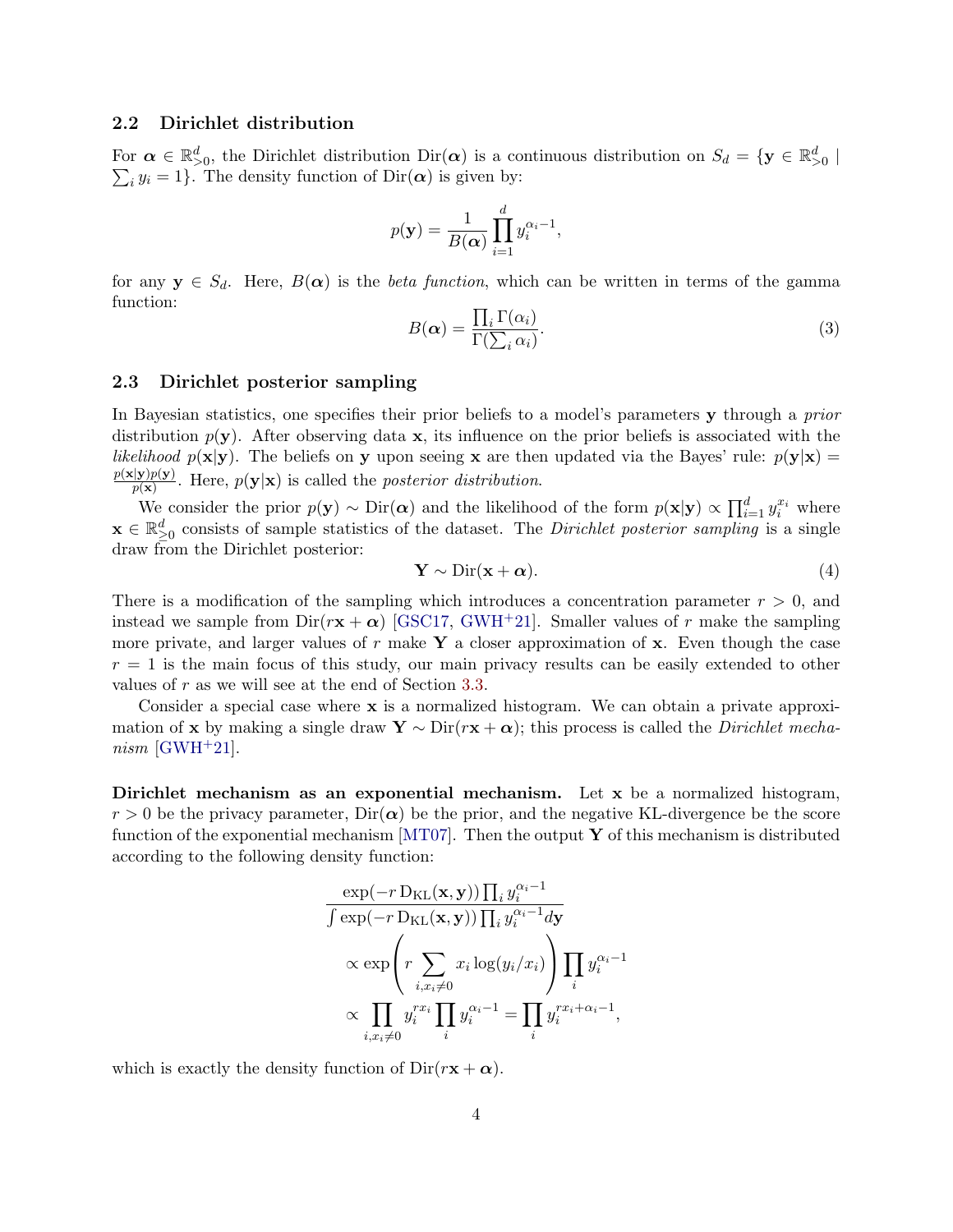#### 2.4 Polygamma functions

In most of this study, we take advantage of several nice properties of the log-gamma function and its derivatives. Specifically,  $\psi(x) \coloneqq \frac{d}{dx} \log \Gamma(x)$  is concave and increasing, while its derivative  $\psi'(x)$ is positive, convex, and decreasing. In addition,  $\psi'$  can be approximated by the reciprocals:

<span id="page-4-1"></span>
$$
\frac{1}{x} + \frac{1}{2x^2} < \psi'(x) < \frac{1}{x} + \frac{1}{x^2},\tag{5}
$$

which implies that  $\psi'(x) \approx \frac{1}{x^2}$  as  $x \to 0$  and  $\psi'(x) \approx \frac{1}{x}$  $\frac{1}{x}$  as  $x \to \infty$ .

#### 2.5 Related work

There are several studies on the differential privacy of Bayesian posterior sampling. [\[WFS15\]](#page-15-8) showed that any posterior sampling with the absolute value of the log-likelihood bounded above by  $B$  is 4B-differentially private. However, the likelihoods that we study are not bounded away from zero; they have the form  $\prod_i y_i^{x_i}$  which becomes small when one of the  $y_i$ 's is close to zero. [\[DNZ](#page-14-6)+17] showed that if the log-likelihood log  $p(x|y)$  is Lipschitz continuous in x with high probability in y, then one can obtain the approximate DP. They proved that a single draw from the Beta distribution is  $(0, \delta)$ -DP, and the result cannot be improved unless the prior is assumed to be above a positive threshold. As a continuation of their work, we prove that, when the prior is bounded below by a fixed positive number, the Dirichlet posterior sampling is  $(\varepsilon, \delta)$ -DP with  $\varepsilon > 0$ .

Let **x** be a sufficient statistic of an exponential family with finite  $\ell^1$ -sensitivity. [\[FGWC16\]](#page-14-7) showed that sampling  $\mathbf{Y} \sim p(\mathbf{y}|\hat{\mathbf{x}})$ , where  $\hat{\mathbf{x}} = \mathbf{x} + \text{Laplace noise}$ , is differentially private and as asymptotically efficient as sampling from  $p(y|x)$ . However, for a small sample size, the posterior over the noisy statistics might be too far away from the actual posterior. [\[BS18\]](#page-13-8) thus proposed to approximate the joint distribution  $p(\mathbf{y}, \mathbf{x}, \hat{\mathbf{x}})$  using Gibbs sampling, which is then integrated over **x** to obtain a more accurate posterior over  $\hat{\mathbf{x}}$ .

 $[GSC17]$  were the first to study the posterior sampling with Rényi differential privacy  $(RDP; [Mir17])$  $(RDP; [Mir17])$  $(RDP; [Mir17])$ . Even though they provided a general framework to find  $(\lambda, \varepsilon)$ -RDP guarantees for exponential families, explicit forms of  $\lambda$  and the upper bound of  $\lambda$  were not given. Specifically, they show that the Dirichlet posterior sampling is  $(\lambda, \varepsilon)$ -RDP where

<span id="page-4-0"></span>
$$
\varepsilon = \lambda \Delta_2^2 \sup_{\mathbf{x}} \|\nabla^2 \log B(\mathbf{x} + \boldsymbol{\alpha})\|,\tag{6}
$$

where  $\|\cdot\|$  is the spectral norm and  $\Delta_2$  is the  $\ell^2$ -sensitivity (see Section [3.1](#page-5-1) below). This bound is cumbersome in practice due to the supremum and the spectral norm. In Section [3.3,](#page-6-1) we provide an RDP guarantee of the Dirichlet posterior sampling that has a simpler form of  $\varepsilon$ , as well as an upper bound for  $\lambda$ .

The privacy of data synthesis via sampling from Multinomial( $\mathbf{Y}$ ), where  $\mathbf{Y}$  is a discrete distribution drawn from the Dirichlet posterior, was first studied by  $[MKA<sup>+</sup>08]$ . They showed that the data synthesis is  $(\varepsilon,\delta)$ -approximate DP, where  $\varepsilon$  grows by the number of draws from Multinomial(Y). In contrast, we show that a single draw from the Dirichlet posterior is approximate DP, which by the post-processing property allows us to sample from Multinomial $(Y)$  as many times as we want while retaining the same privacy guarantee.

The Dirichlet mechanism was first introduced by  $\text{GWH+21}$ . Originally, the Dirichlet mechanism takes a discrete distribution  $\mathbf{x} := (x_1, \ldots, x_d)$  and draws one sample  $\mathbf{Y} \sim \text{Dir}(r\mathbf{x})$ . Note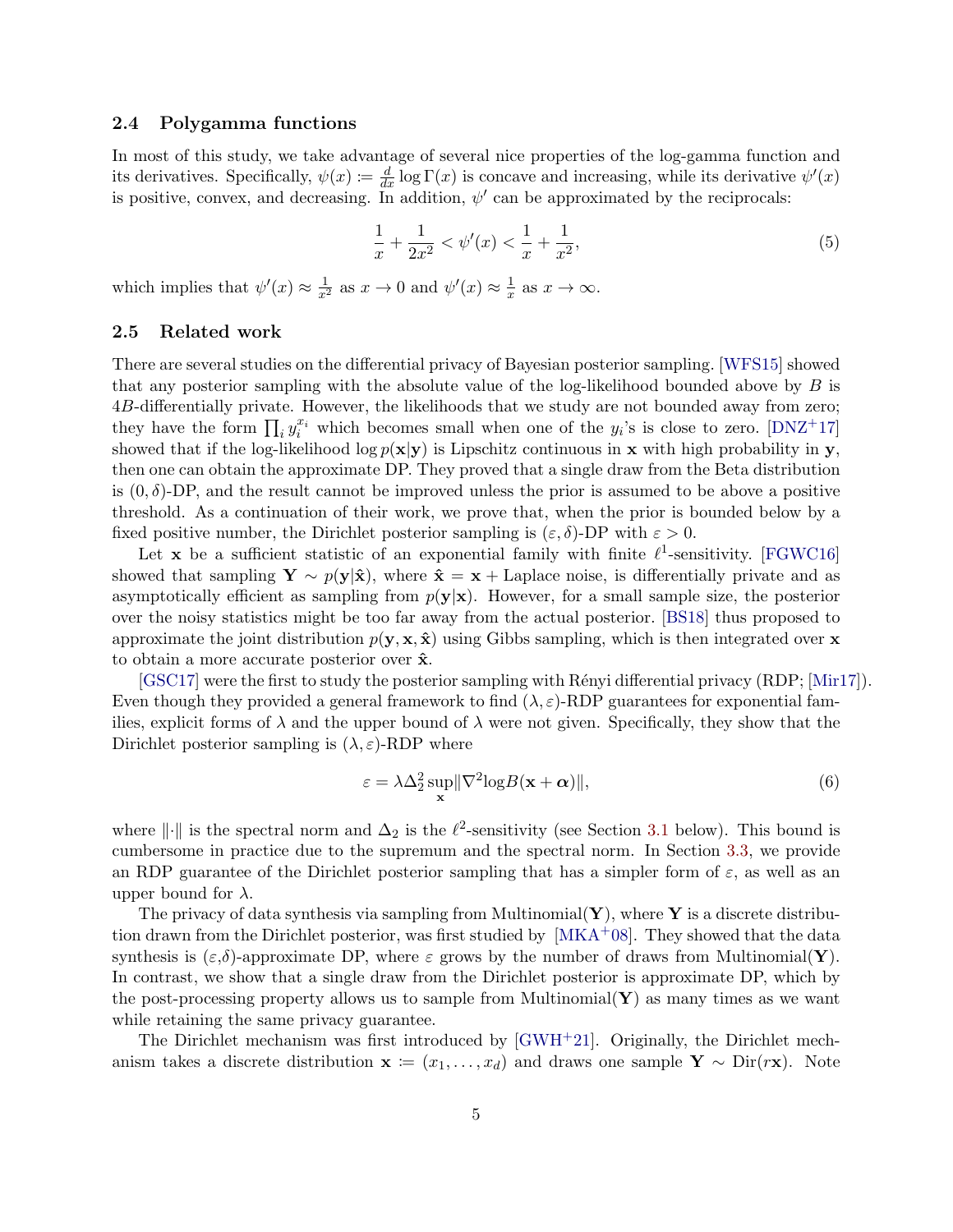

<span id="page-5-2"></span>Figure 1: Left: the actual values of  $\varepsilon = \frac{1}{2}$  $\frac{1}{2}\lambda \mathcal{D}_{\lambda}(P||P')$  with  $\lambda = 2$  and the  $(2,\varepsilon)$ -RDP guarantees as shown in [\(8\)](#page-6-2) at  $\Delta_2^2 = \Delta_{\infty} = 1$  and  $\alpha = (\alpha, \ldots, \alpha)$ . Right:  $(\varepsilon, \delta)$ -DP guarantees of the Dirichlet posterior samplings with three different  $\boldsymbol{\alpha} = (\alpha, \dots, \alpha)$ .

the absence of the prior parameters, which makes  $\bf{Y}$  an unbiased estimator of  $\bf{x}$ . However, one has to deal with privacy violation that occurs when near-zero outputs are observed. The authors tackled this issue by letting  $\delta$  be the probability that "bad" events happen: let  $W \subset [d]$  and, for any  $\gamma \in (0,1)$ ,

$$
\Omega_W^{\gamma} = \left\{ \mathbf{y} \in \mathbb{R}_{\geq 0}^d \mid \sum_i y_i = 1, y_i \geq \gamma \text{ for all } i \in W \right\}.
$$

They showed that, for  $\eta, \bar{\eta} \in (0, 1)$  such that  $\eta + \bar{\eta} < \frac{1}{2}$  and  $b \in (0, 1]$ , drawing one sample  $\mathbf{Y} \sim \text{Dir}(r\mathbf{x})$  is  $(\varepsilon, \delta)$ -DP where

$$
\varepsilon = \log \left( \frac{\det(\eta, r(1 - \eta - \bar{\eta}))}{\det(\eta + \frac{b}{2}), r(1 - \eta - \bar{\eta} - \frac{b}{2}))} \right) \n+ \frac{rb}{2} \log \left( \frac{1 - (|W| - 1)\gamma}{\gamma} \right), \n\delta = 1 - \min_{\mathbf{x} \in \Omega_{W}^{\eta, \bar{\eta}}} \mathbb{P}_{\mathbf{Y}' \sim \text{Dir}(\mathbf{r}\mathbf{x})} \left[ \mathbf{Y}' \in \Omega_{W}^{\gamma} \right],
$$
\n(7)

<span id="page-5-3"></span>where  $\Omega_W^{\eta,\bar{\eta}}$  is some convex subset of  $\Omega_W^{\eta}$ . This guarantee requires adjusting several parameters, as well as optimizing over a subset of probability  $d$ - simplex. In Section [3.4,](#page-8-1) we will provide an  $(\varepsilon, \delta)$ -DP guarantee in a relatively simpler form.

# <span id="page-5-0"></span>3 Main privacy results

#### <span id="page-5-1"></span>3.1 Problem formulation

Given a dataset  $D \in \mathcal{X}^N$ , we consider a statistic **x** of D with the following properties: (1) all components of **x** are nonnegative, that is,  $\mathbf{x} \in \mathbb{R}^d_{\geq 0}$ , (2) this statistic satisfies  $\ell^2$ - and  $\ell^{\infty}$ -sensitivity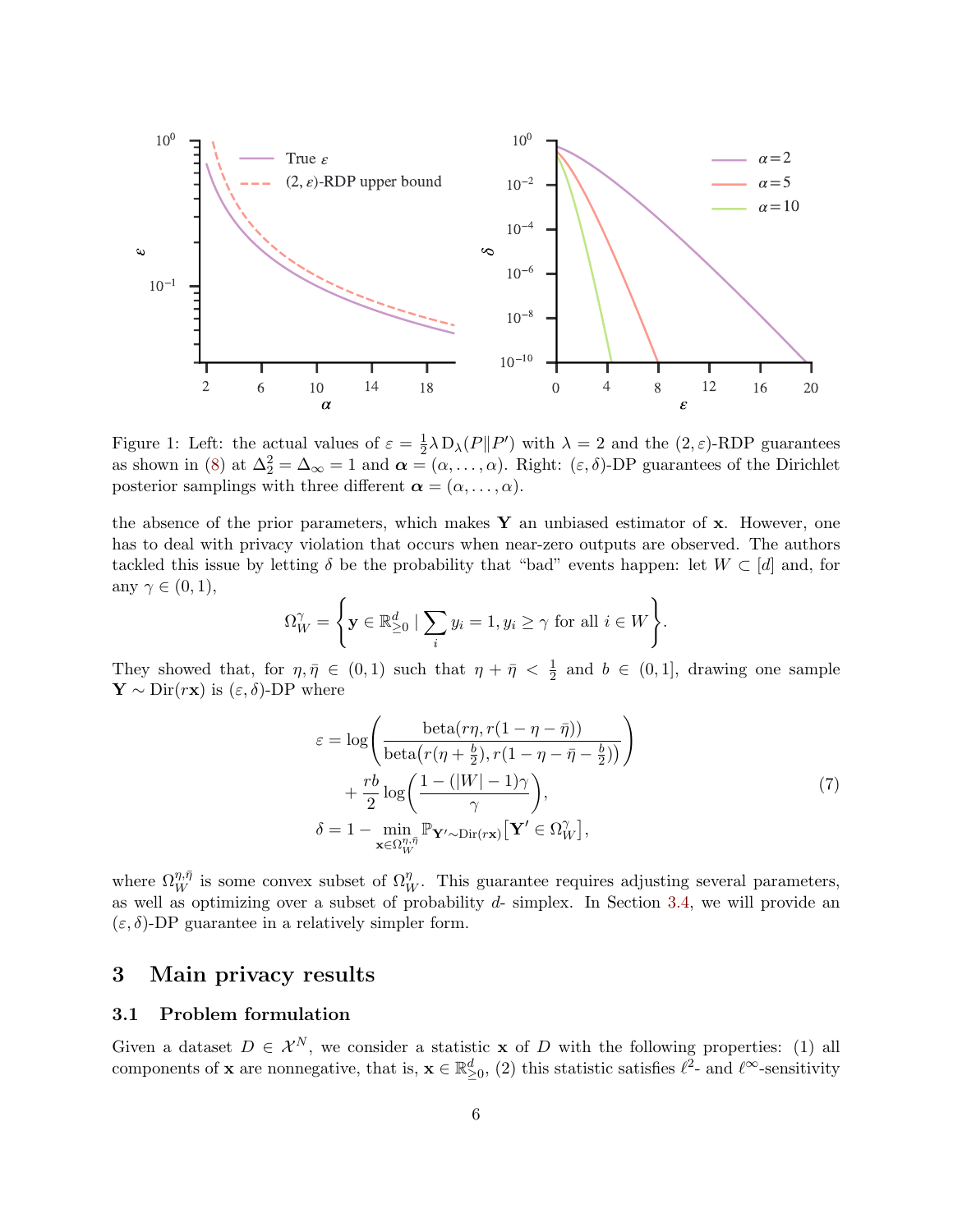bounds: there exist two constants  $\Delta_2, \Delta_\infty > 0$  such that, for two such statistics **x** and **x'** of any two neighboring datasets,

$$
\sum_{i} (x_i - x_i')^2 \le \Delta_2^2 \quad \text{and} \quad \max_i |x_i - x_i'| \le \Delta_\infty.
$$

With the statistic **x** as above and  $\alpha \in \mathbb{R}^d_{>0}$ , we consider the Dirichlet posterior sampling: **Y** ∼  $Dir(\mathbf{x} + \alpha)$ . Given  $\mathbf{y} \in \mathbb{R}_{>0}^d$ , we would like to see if the density  $\mathbb{P}[\mathbf{Y} = \mathbf{y}]$  satisfies any of the definitions of differential privacy introduced in Section [2.1.](#page-2-0)

#### 3.2 Dirichlet posterior sampling is not  $\varepsilon$ -differentially private

We start by showing that the Dirichlet posterior sampling does not satisfy the most fundamental notion of differential privacy—the pure differential privacy.

**Proposition 1.** For any  $\varepsilon > 0$ , the Dirichlet posterior sampling, as defined in [\(4\)](#page-3-0), is not  $\varepsilon$ differentially private.

*Proof.* Without loss of generality, let  $\mathbf{x} = (0, 0, \dots, 0)$  and  $\mathbf{x}' = (1, 0, \dots, 0)$ . Let  $\boldsymbol{\alpha}$  be any vector in  $\mathbb{R}_{>0}^d$ . Let Y ~ Dirichlet( $\mathbf{x} + \boldsymbol{\alpha}$ ) and Y' ~ Dirichlet( $\mathbf{x}' + \boldsymbol{\alpha}$ ). Let  $\mathbf{y} = (y_1, y_2, \dots, y_d)$ , where  $y_1 \in (0,1)$  which will be chosen later (then we can pick any combination of  $y_2, \ldots, y_d \in (0,1)$  that yields  $\sum_i y_i = 1$ ). With  $\delta = 0$  in [\(1\)](#page-2-1), we check the ratio:

$$
\frac{\mathbb{P}[\mathbf{Y} = \mathbf{y}]}{\mathbb{P}[\mathbf{Y}' = \mathbf{y}]} = \frac{B(\mathbf{x}' + \boldsymbol{\alpha})}{B(\mathbf{x} + \boldsymbol{\alpha})} \cdot \frac{\prod_i y_i^{x_i + \alpha_i}}{\prod_i y_i^{x'_i + \alpha_i}}
$$

$$
= \frac{B(\mathbf{x}' + \boldsymbol{\alpha})}{B(\mathbf{x} + \boldsymbol{\alpha})} \cdot \frac{1}{y_1}.
$$

For any  $\varepsilon > 0$ , we can choose a sufficiently small  $y_1 > 0$  so that the right-hand side is larger than  $e^{\varepsilon}$ . □

Since there is no hope for pure differential privacy, we turn our attention to one of relaxed notions of differential privacy. We shall see below that, with Rényi differential privacy (RDP), we can derive the privacy guarantee of the Dirichlet posterior sampling in a simple form.

#### <span id="page-6-1"></span>3.3 Rényi differential privacy

Our RDP-guarantee depends on the  $\ell^2$ - and  $\ell^{\infty}$ -sensitivity.

<span id="page-6-0"></span>**Theorem 2.** Let  $\boldsymbol{\alpha} \in \mathbb{R}_{>0}^d$  and  $\alpha_m \coloneqq \min_i \alpha_i$ . For any  $\lambda \in (1, \alpha_m/\Delta_{\infty} + 1)$ , define

$$
g(\lambda) \coloneqq (\lambda - 1)\Delta_{\infty}
$$

Then, for any  $\mathbf{x} \in \mathbb{R}_{\geq 0}^d$ , a single draw from  $\text{Dir}(\mathbf{x} + \boldsymbol{\alpha})$  is  $(\lambda, \varepsilon)$ -RDP, where

<span id="page-6-2"></span>
$$
\varepsilon = \frac{1}{2} \lambda \Delta_2^2 \psi'(\alpha_m - g(\lambda)).
$$
\n(8)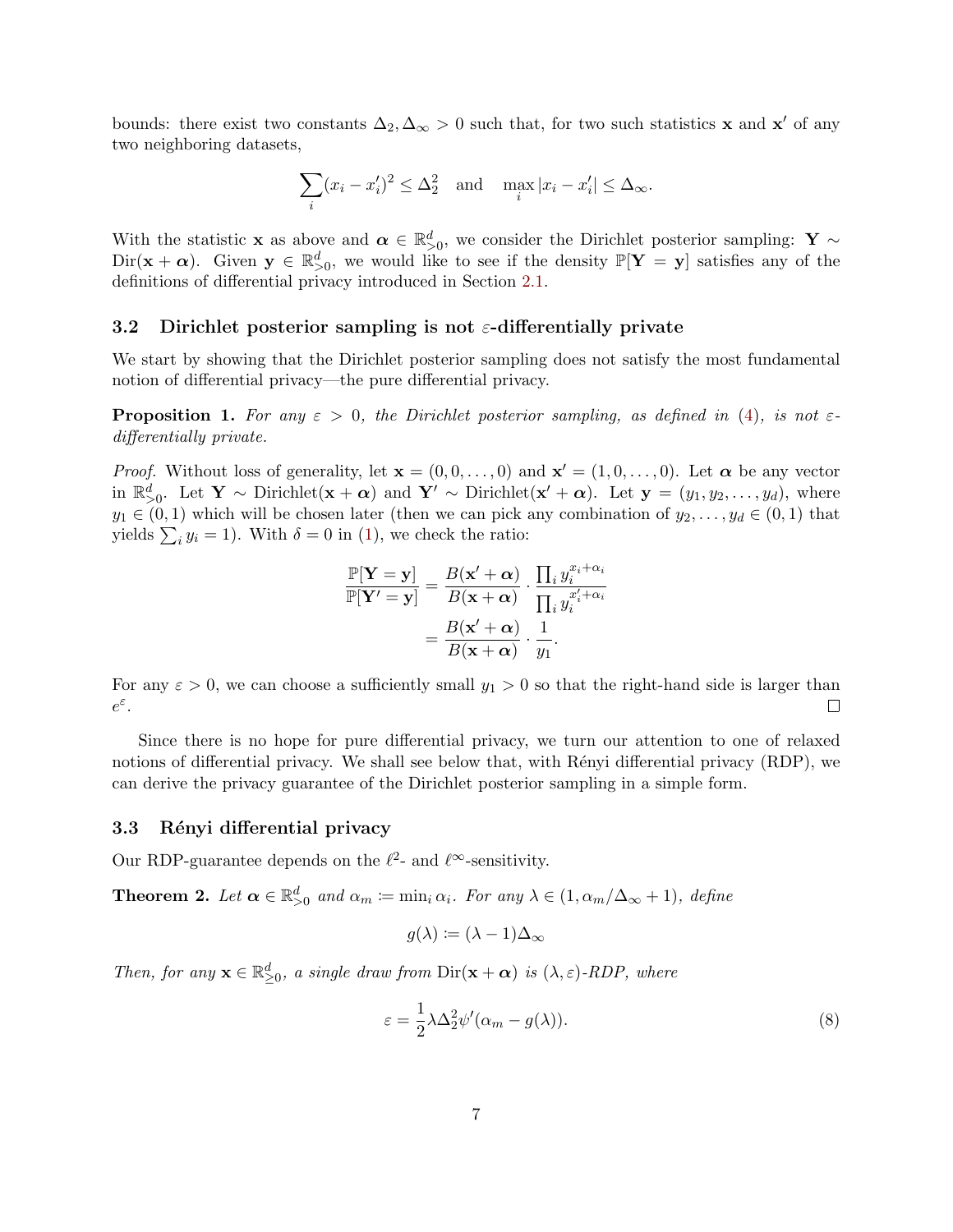The proof of Theorem [2](#page-6-0) is provided in Appendix A.1. Here, the RDP guarantee is simpler than  $(6)$  by [\[GSC17\]](#page-14-4).

In practice, one first specifies a level of RDP guarantee  $(\lambda, \varepsilon)$  that they would like to achieve. Then, as  $\psi'$  is strictly decreasing, any root finding algorithm can be used to find  $\alpha_m$  that satisfies [\(8\)](#page-6-2).

Alternatively, we can upper bound the right-hand side of [\(8\)](#page-6-2) using [\(5\)](#page-4-1) and the fact that  $\frac{1}{x} + \frac{1}{x^2} < \frac{1}{x-1}$  for any  $x > 1$ . For any  $\alpha_m > g(\lambda) + 1$ , this results in a  $(\lambda, \varepsilon)$ -RDP guarantee for any  $\lambda > 1$ and:

$$
\varepsilon = \frac{\lambda \Delta_2^2}{2(\alpha_m - g(\lambda) - 1)}.
$$

Thus, we can choose

<span id="page-7-0"></span>
$$
\alpha_m = \frac{\lambda \Delta_2^2}{2\varepsilon} + g(\lambda) + 1,\tag{9}
$$

to achieve  $(\lambda, \varepsilon)$ -RDP.

**Example.** Let  $\mathbf{x} = \{x_1, \ldots, x_d\}$  be a histogram of N observations, each of which has d possible values:  $\{1,\ldots,d\}$ . We will use [\(8\)](#page-6-2) to find an algorithm that privately releases  $\mathbf{x}/N$  with  $(\lambda,\varepsilon)$ -RDP guarantee, where  $\lambda = 2$  and  $\varepsilon = 1$ . If we were to change the value of an observation from i to j, then  $x_i$  and  $x_j$  would be altered by at most one. Therefore,  $\Delta_2^2 = 2$  and  $\Delta_{\infty} = 1$ . Solving [\(8\)](#page-6-2) with  $\varepsilon = 1$  and  $\lambda = 2$  is equivalent to solving  $\psi'(\alpha_m - 1) = 1$ , which results in  $\alpha_m < 3.46$ . Thus we can privately release  $\mathbf{x}/N$  by sampling from Dir( $\mathbf{x} + \alpha$ ), where  $\alpha = (3.46, \ldots, 3.46)$ . Alternatively, we can use [\(9\)](#page-7-0) which leads to  $\alpha_m = 4$ .

The guaranteed upper bound [\(8\)](#page-6-2) is independent of the sample statistics. As a result, the bound applies even in worst settings i.e., when  $x_i = 0$  and  $x'_i = \Delta_{\infty}$  for some *i*. As we can see in Figure [1,](#page-5-2) the upper bound is a close approximation to the actual value of  $\varepsilon$  when  $x_6 = 0$  and  $x'_6 = 1$ . However, being a sample independent bound, the difference becomes substantial when all  $x_i$ 's are large. There is one way to get around this issue: if there is no privacy violation in assuming that the sample statistics are always bounded below by some threshold  $\tau$ , then we can incorporate the threshold into the prior.

Theorem [2](#page-6-0) can be easily applied to sampling from  $Dir(r**x** + \alpha)$ . Replacing x with rx,  $\Delta_2$  is replaced by  $r\Delta_2$  and  $\Delta_{\infty}$  is replaced by  $r\Delta_{\infty}$ . We thus have the following corollary:

<span id="page-7-1"></span>Corollary 3. Let  $\boldsymbol{\alpha} \in \mathbb{R}_{>0}^d$  and  $\alpha_m \coloneqq \min_i \alpha_i$ . For any  $\lambda \in (1, \alpha_m/r\Delta_{\infty} + 1)$ , define

 $g(\lambda) := (\lambda - 1)r\Delta_{\infty}$ 

Then, for any  $\mathbf{x} \in \mathbb{R}_{\geq 0}$  and  $r > 0$ , a single draw from  $\text{Dir}(\mathbf{r}\mathbf{x} + \boldsymbol{\alpha})$  is  $(\lambda, \varepsilon)$ -RDP, where

$$
\varepsilon = \frac{1}{2}\lambda r^2 \Delta_2^2 \psi'(\alpha_m - g(\lambda)).\tag{10}
$$

Scaling between r and  $\alpha_m$ . From Corollary [3,](#page-7-1) there are now two parameters to be tuned: r and  $\alpha_m$ . It might be fruitful to analyze how these parameters scale against each other at fixed privacy parameters  $\varepsilon$  and  $\lambda$ .

• For  $\alpha_m < g(\lambda) + 1$ , we have  $\psi'(\alpha_m - g(\lambda)) \approx 1/(\alpha_m - g(\lambda))^2$ , so in view of [\(13\)](#page-8-2),  $\alpha_m$  scales as r.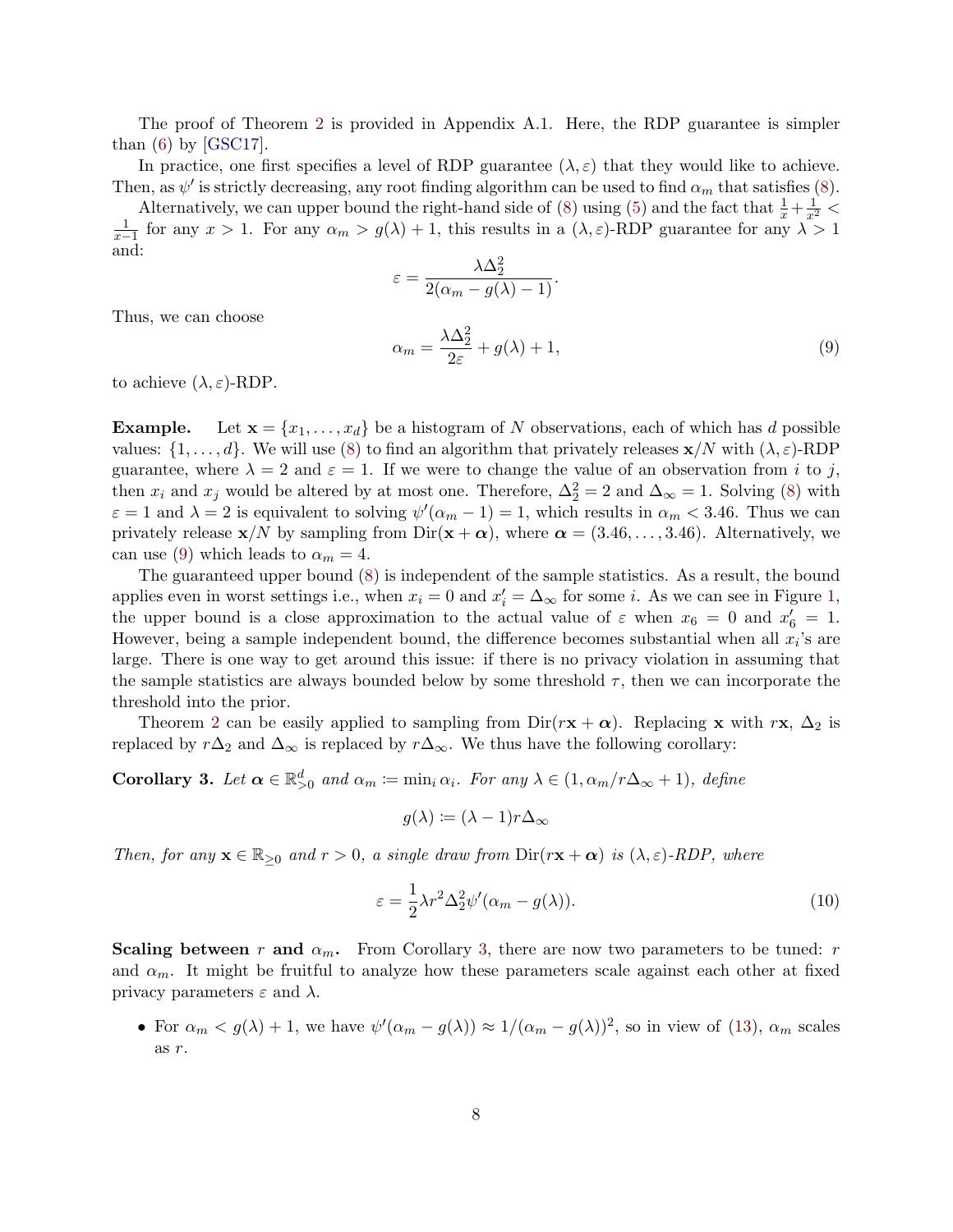• For  $\alpha_m \geq g(\lambda) + 1$ , we have  $\psi'(\alpha_m - g(\lambda)) \approx 1/(\alpha_m - g(\lambda))$ , so with  $\alpha_m \gg g(\lambda)$ ,  $\alpha_m$  scales as  $r^2$ .

In the case of Dirichlet mechanism (i.e. using a single draw from  $\text{Dir}(\mathbf{x}+\boldsymbol{\alpha})$  as a private release of  $\mathbf{x}/N$ , adjusting r and  $\alpha_m$  leads to a bias-variance tradeoff situation: as r increases, the variance of the draw decreases. However, if we would like to keep  $\varepsilon$  the same, then  $\alpha$  has to be increased in response, which in turn increases the bias of the draw.

We now convert RDP to approximate DP.

#### <span id="page-8-1"></span>3.4 Approximate differential privacy

Let  $\varepsilon > 0$ . Using Lemma [1,](#page-2-2) the Dirichlet posterior sampling, with  $\text{Dir}(\alpha)$  as the prior, is  $(\varepsilon, \delta)$ -DP with

<span id="page-8-3"></span>
$$
\delta = \frac{\exp((\lambda - 1)(\hat{\varepsilon}(\lambda) - \varepsilon))}{\lambda - 1} \left(1 - \frac{1}{\lambda}\right)^{\lambda} \tag{11}
$$

where  $\hat{\varepsilon}(\lambda) \coloneqq \frac{1}{2}$  $\frac{1}{2}\lambda\Delta_2^2\psi'(\alpha_m-g(\lambda)).$ 

We try to minimize  $\delta$  by adjusting  $\lambda$ . First, we take the logarithm of [\(11\)](#page-8-3).

$$
f(\lambda) := (\lambda - 1)(\hat{\varepsilon}(\lambda) - \varepsilon) + (\lambda - 1)\log(\lambda - 1) - \lambda \log(\lambda).
$$
 (12)

Recall that  $g(\lambda) = (\lambda - 1)\Delta_{\infty}$ . Since  $\psi'$  is a strictly convex function,  $\hat{\varepsilon}$  is also strictly convex. Also, the second order derivative of  $(\lambda - 1) \log(\lambda - 1) - \lambda \log(\lambda)$  is  $1/(\lambda - 1) - 1/\lambda > 0$  on  $(1, \infty)$ . Thus,  $f(\lambda)$  is a sum of two stricly convex functions on  $(1, \alpha_m/\Delta_{\infty} + 1)$ , and hence is itself strictly convex.

As  $\lambda \to 1$  from the right, the derivative of the first term in f is a small positive number, while that of the second term is a large negative number. Moreover,  $f(\lambda) \to \infty$  as  $\lambda \to \alpha_m/\Delta_{\infty} + 1$ . Therefore, f has a unique minimizer on  $(1, \alpha_m/\Delta_{\infty} + 1)$ , which can be found by a root finding method.

<span id="page-8-0"></span>**Theorem 4.** Let  $\boldsymbol{\alpha} \in \mathbb{R}_{>0}^d$  and  $\alpha_m \coloneqq \min_i \alpha_i$ . For any  $\lambda \in (1, \alpha_m/\Delta_{\infty} + 1)$ , define

$$
g(\lambda) := (\lambda - 1)\Delta_{\infty}
$$

$$
\hat{\varepsilon}(\lambda) := \frac{1}{2}\lambda \Delta_2^2 \psi'(\alpha_m - g(\lambda))
$$

Then, for any  $\mathbf{x} \in \mathbb{R}_{>0}$  and  $\varepsilon > 0$ , a single draw from  $\text{Dir}(\mathbf{x} + \boldsymbol{\alpha})$  is  $(\varepsilon, \delta)$ -DP, where  $\delta$  is the minimum of the following function on  $(1, \alpha_m/\Delta_{\infty} + 1)$ :

<span id="page-8-2"></span>
$$
h(\lambda) := \frac{\exp((\lambda - 1)(\hat{\varepsilon}(\lambda) - \varepsilon))}{\lambda - 1} \left(1 - \frac{1}{\lambda}\right)^{\lambda}.
$$
 (13)

Figure [1](#page-5-2) shows how δ decays as a function of  $\varepsilon$  at three different values of  $\alpha_m$ . In contrast to  $(7)$  which involes several parameters and optimization over a subset of probability d-simplex, our  $(\varepsilon, \delta)$ -DP guarantee is relatively simpler.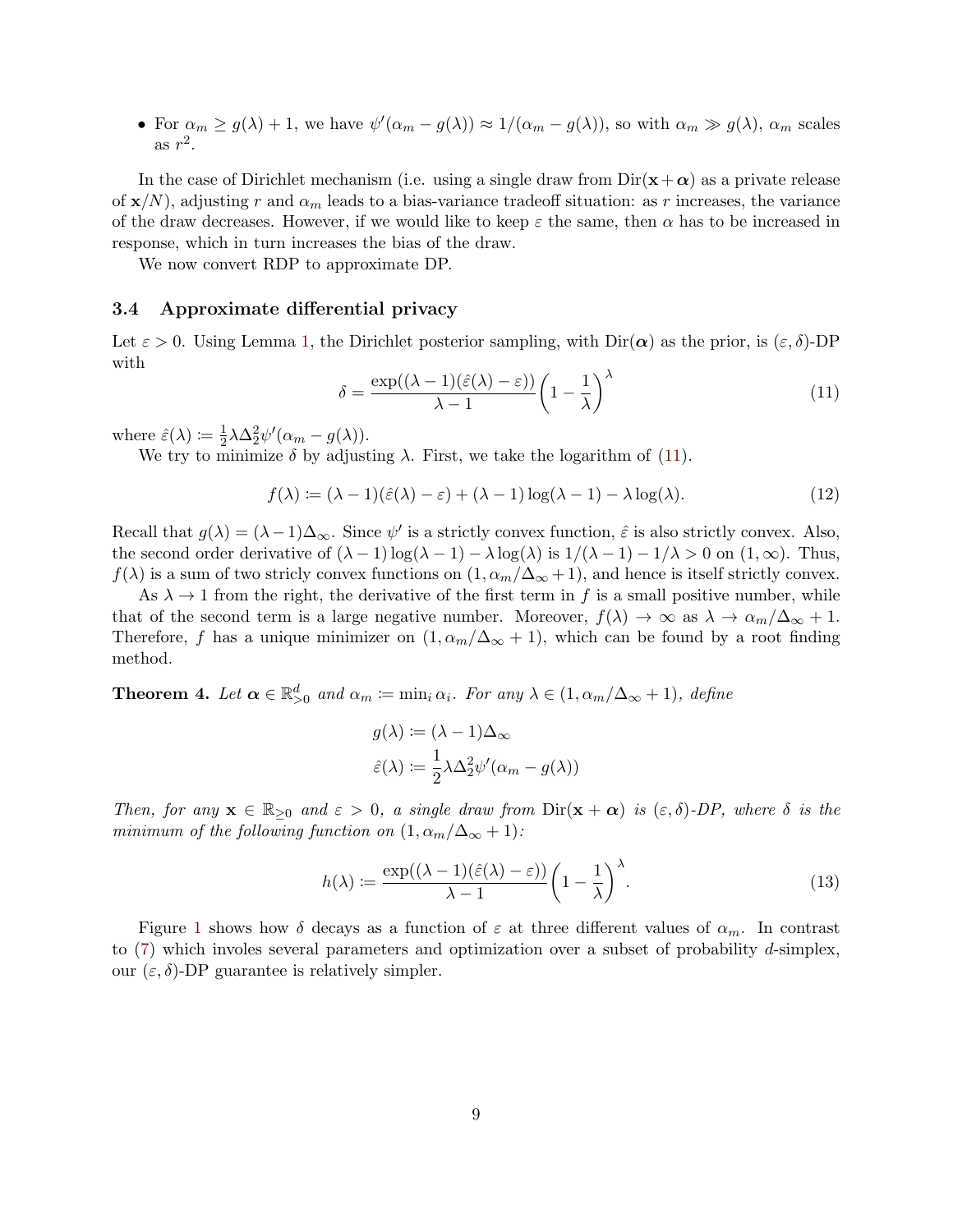

<span id="page-9-2"></span>Figure 2: The  $\ell^2$ -loss, as a function of N, of three  $(2,\varepsilon)$  algorithms for private normalized histograms, where  $\varepsilon \in \{0.01, 0.1, 1\}$  and  $d \in \{10, 1000\}$ : the Dirichlet posterior sampling  $(\lambda = 2)$ , the Gaussian mechanisms and the Laplace mechanism ( $\Delta_2^2 = 2$  and  $\Delta_{\infty} = 1$ ).

# <span id="page-9-0"></span>4 Utility for private normalized histograms

Using the results from the previous section, we analyze the Dirichlet posterior sampling's utility for privately releasing a normalized histogram.

Let  $\mathbf{x} = (x_1, \ldots, x_d)$  be a histogram of N observations and  $\mathbf{p} := \mathbf{x}/N$ . We can privatize p by sampling a probability vector:  $\mathbf{Y} \sim \text{Dirichlet}(\mathbf{x}+\boldsymbol{\alpha})$ . We measure the accuracy of this sample with the  $\ell^2$ -loss between Y and p and take advantage of the following bias-variance-type upper bound:

$$
\|\mathbf{Y}-\mathbf{p}\|_2 \leq \|\mathbf{Y}-\mathbb{E}[\mathbf{Y}]\|_2 + \|\mathbb{E}[\mathbf{Y}]-\mathbf{p}\|_2.
$$

For the first term on the right-hand side, we apply the following tail inequality:

**Lemma 3** ([\[HKZ12\]](#page-14-9)). For any  $\sigma^2$ -sub-Gaussian d-dimensional variable Y and any  $t > 0$ ,

<span id="page-9-1"></span>
$$
\mathbb{P}\left[\sum_{i}(Y_i - \mathbb{E}[Y_i])^2 > \sigma^2(2d+3t)\right] \le e^{-t}.\tag{14}
$$

In our case, the Dirichlet variable Y is  $\frac{1}{4(N+\alpha_0+1)}$ -sub-Gaussian [\[MA17\]](#page-14-10) where  $\alpha_0 = \sum_i \alpha_i$ . For the second term, we apply the triangle inequality:

$$
\left(\sum_{i} (\mathbb{E}[Y_i] - p_i)^2\right)^{\frac{1}{2}} = \left(\sum_{i} \left(\frac{x_i + \alpha_i}{N + \alpha_0} - \frac{x_i}{N}\right)^2\right)^{\frac{1}{2}}
$$

$$
= \left(\sum_{i} \left(\frac{N\alpha_i - x_i\alpha_0}{N(N + \alpha_0)}\right)^2\right)^{\frac{1}{2}}
$$

$$
\leq \frac{\alpha_0}{N(N + \alpha_0)} \left(\sum_{i} x_i^2\right)^{\frac{1}{2}} + \frac{1}{N + \alpha_0} \left(\sum_{i} \alpha_i^2\right)^{\frac{1}{2}}
$$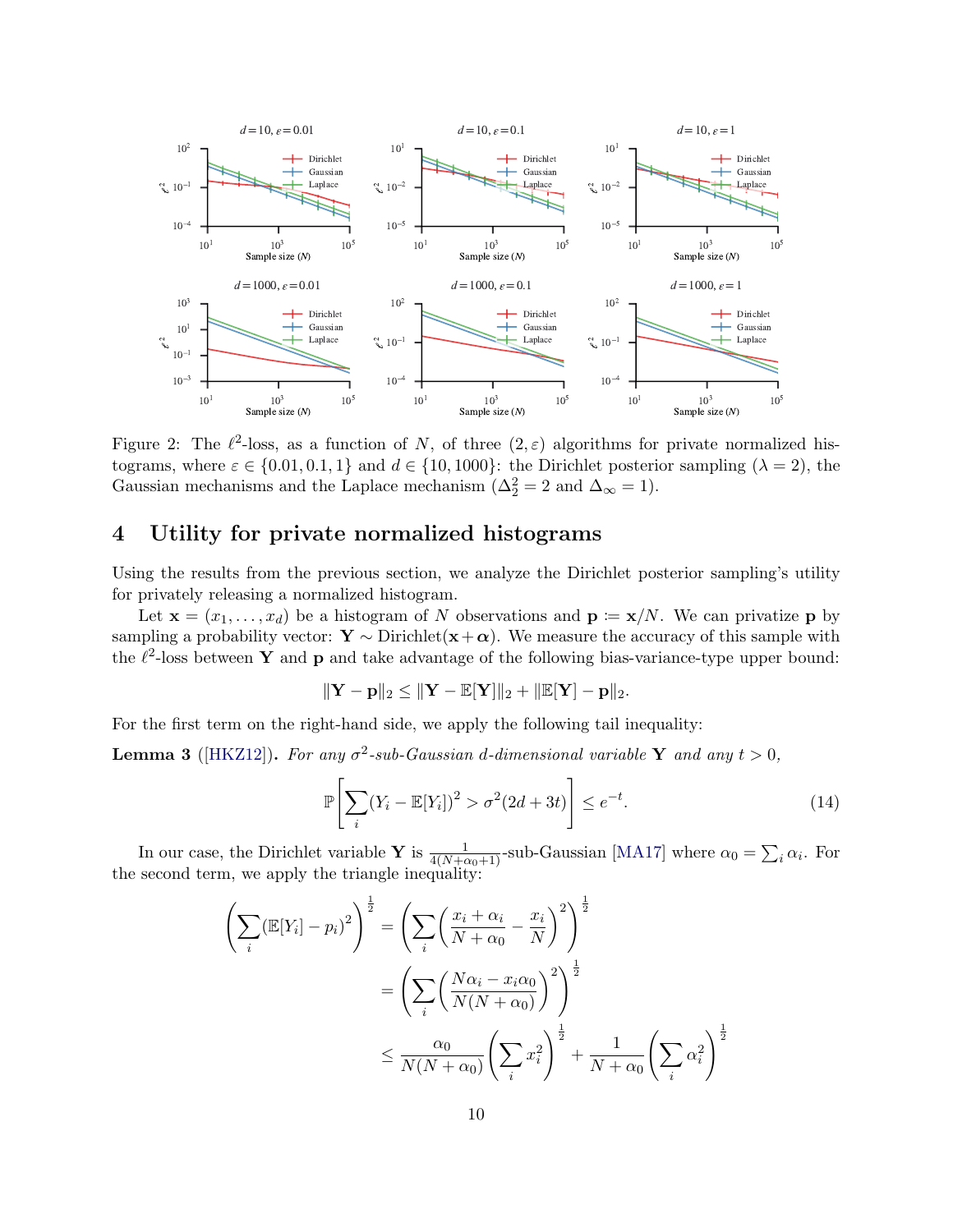$$
\leq \frac{2\alpha_0}{N+\alpha_0}
$$

,

which leads to the main utility result of this section:

**Theorem 5.** For any  $\beta \in (0,1)$ , the following inequality holds:

<span id="page-10-0"></span>
$$
\|\mathbf{Y} - \mathbf{p}\|_{2} \le \sqrt{\frac{3\log(1/\beta) + 2d}{4(N + \alpha_{0} + 1)}} + \frac{2\alpha_{0}}{N + \alpha_{0}} \quad w.p. \ 1 - \beta.
$$
 (15)

Armed with this, we divide our analysis of the utility of the Dirichlet posterior sampling into two cases.

**Large dataset:**  $N \gg d$ . Given  $\epsilon > 0$ , we find a lower bound for N that yields  $\|\mathbf{Y} - \mathbf{p}\|_2 < \epsilon$ , for a given  $\epsilon > 0$ , when Y is sampled with  $\varepsilon$ -RDP. For simplicity, we consider a uniform prior:  $\alpha_i = \alpha > 0$  for all i. We also assume that  $\alpha - g(\lambda) > 1$  (i.e. our algorithm is privacy preserving). Then  $\psi'(\alpha - g(\lambda)) \approx 1/(\alpha - g(\lambda))$ , which gives  $\varepsilon = \frac{1}{2}$  $\frac{1}{2}\lambda\Delta_2^2\psi'(\alpha_m-g(\lambda))\approx \frac{1}{2}$  $\frac{1}{2}\lambda\Delta_2^2/(\alpha - g(\lambda)).$  It follows that  $\alpha \approx \frac{1}{2}$  $\frac{1}{2}\lambda\Delta_2^2/\varepsilon + g(\lambda) \approx \lambda/\varepsilon$ . Replacing  $\alpha_0$  by  $d\alpha$  in [\(15\)](#page-10-0) yields the sample size that attains  $\|\mathbf{Y} - \mathbf{p}\|_2 < \epsilon$  w.p.  $1 - \beta$ :

<span id="page-10-1"></span>
$$
N = \Omega \left( \frac{\log(1/\beta) + d}{\epsilon^2} + \frac{d\lambda}{\varepsilon \epsilon} \right),\tag{16}
$$

Let us compare this result to the Gaussian mechanism, which adds a noise  $\mathbf{Z} \sim N(0, \sigma^2 I_d)$  to the normalized histogram **p** directly. Thus the  $\ell_2$ -sensitivity in this case is  $\Delta_2/N$ . As a result, the Gaussian mechanism is  $(\lambda, \varepsilon)$ -RDP where  $\varepsilon = \frac{\lambda \Delta^2}{2N^2 \sigma^2}$ . Applying [\(14\)](#page-9-1) to the Gaussian mechanism yields

<span id="page-10-2"></span>
$$
\|\mathbf{x} + \mathbf{Z} - \mathbf{p}\|_2 \le \sqrt{\frac{(3\log(1/\beta) + 2d)\lambda\Delta_2^2}{2N^2\varepsilon}} \quad \text{w.p. } 1 - \beta.
$$
 (17)

Hence, the sample size  $N = \Omega\left(\sqrt{(\log(1/\beta) + d)\lambda/\varepsilon\epsilon^2}\right)$  guarantees the desired accuracy. Comparing this to [\(16\)](#page-10-1), if we assume  $\epsilon < 1$ , the AM-GM inequality tells us that

$$
\frac{\log(1/\beta) + d}{\epsilon^2} + \frac{d\lambda}{\epsilon \epsilon} > \frac{\log(1/\beta) + d}{\epsilon^2} + \frac{\lambda}{\epsilon}
$$
\n
$$
\geq 2\sqrt{\frac{(\log(1/\beta) + d)\lambda}{\epsilon \epsilon^2}}.
$$
\n(18)

The inequality above suggests that the Gaussian mechanism requires less observations than the Dirichlet mechanism to obtain the same accuracy.

**Small dataset or high dimensional data:**  $N = O(d)$ . Notice that the bound in [\(17\)](#page-10-2) grows with  $d$ , while that in  $(15)$  has the term

$$
N + \alpha_0 = N + d\alpha \approx N + d\left(\frac{\lambda \Delta_2^2}{2\varepsilon} + g(\lambda)\right)
$$

in the denominators. This observation suggests that, when  $\alpha_0$  dominates the denominator i.e. when  $N = O(d\lambda/\varepsilon)$ , the  $\ell^2$ -loss of the Dirichlet mechanism is smaller than that of the Gaussian mechanism. This conclusion is supported by our simulation with  $\lambda = 2$  in Figure [2.](#page-9-2) We see that the  $\ell^2$ -loss of the Dirichlet mechanism is smaller than that of the Gaussian mechanism for when  $N = O(d/\varepsilon)$ .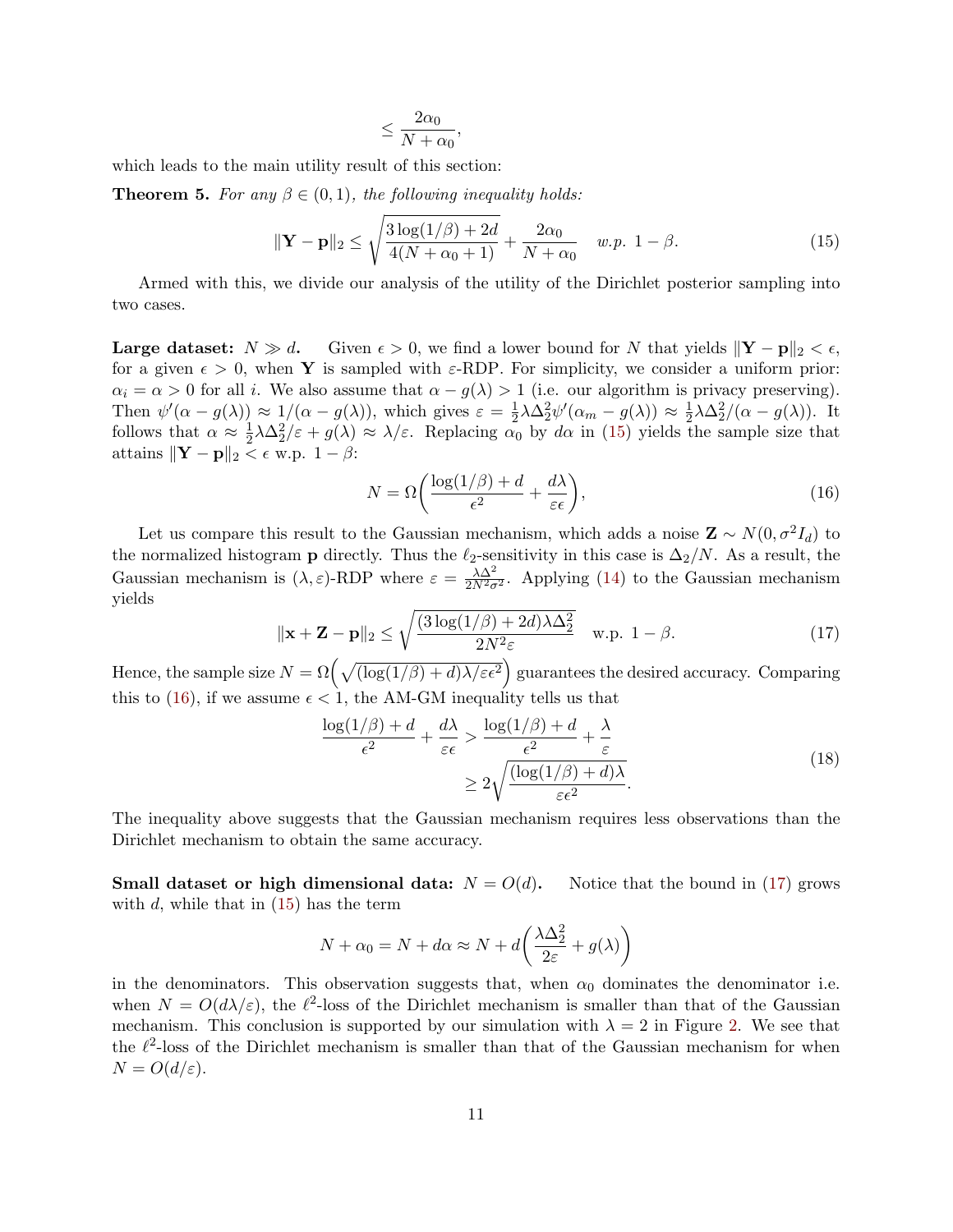# <span id="page-11-0"></span>5 Experiment on Bayesian Reinforcement Learning

$$
(1, r = \frac{5}{1000}) \underbrace{0.4}_{\begin{array}{l}\text{1}\\\text{1}\\\text{2}\\\text{3}\end{array}}\n\underbrace{0.6}_{\begin{array}{l}\text{1}\\\text{2}\\\text{2}\\\text{3}\end{array}}\n\underbrace{0.6}_{\begin{array}{l}\text{0.35}\\\text{0.35}\\\text{0.05}\\\text{0.05}\\\text{0.05}\\\text{0.05}\\\text{0.05}\\\text{0.05}\\\text{0.05}\\\text{0.05}\\\text{0.05}\\\text{0.05}\\\text{0.05}\\\text{0.05}\\\text{0.05}\\\text{0.05}\\\text{0.05}\\\text{0.05}\\\text{0.05}\\\text{0.05}\\\text{0.05}\\\text{0.05}\\\text{0.05}\\\text{0.05}\\\text{0.05}\\\text{0.05}\\\text{0.05}\\\text{0.05}\\\text{0.05}\\\text{0.05}\\\text{0.05}\\\text{0.05}\\\text{0.05}\\\text{0.05}\\\text{0.05}\\\text{0.05}\\\text{0.05}\\\text{0.05}\\\text{0.05}\\\text{0.05}\\\text{0.05}\\\text{0.05}\\\text{0.05}\\\text{0.05}\\\text{0.05}\\\text{0.05}\\\text{0.05}\\\text{0.05}\\\text{0.05}\\\text{0.05}\\\text{0.05}\\\text{0.05}\\\text{0.05}\\\text{0.05}\\\text{0.05}\\\text{0.05}\\\text{0.05}\\\text{0.05}\\\text{0.05}\\\text{0.05}\\\text{0.05}\\\text{0.05}\\\text{0.05}\\\text{0.05}\\\text{0.05}\\\text{0.05}\\\text{0.05}\\\text{0.05}\\\text{0.05}\\\text{0.05}\\\text{0.05}\\\text{0.05}\\\text{0.05}\\\text{0.05}\\\text{0.05}\\\text{0.05}\\\text{0.05}\\\text{0.05}\\\text{0.05}\\\text{0.05}\\\text{0.05}\\\text{
$$

Figure 3: The RiverSwim environment [\[ORR13\]](#page-15-5).

To demonstrate the utility of the Dirichlet posterior sampling in a complex task, we apply it to Posterior Sampling for Reinforcement Learning (PSRL) [\[Str00,](#page-15-4) [ORR13\]](#page-15-5). Consider an episodic fixed horizon Markov decision process  $M = \langle S, A, R, P, H, \varepsilon \rangle$ , where S is a set of states, A a set of actions,  $R_a(s)$  a probability distribution over reward upon selecting action a in state s,  $P_a(s'|s)$ the probability of transitioning to  $s'$  after selecting action  $a$  in state  $s$ ,  $H$  the episodic horizon, and  $\varepsilon$  the initial state distribution. In PSRL, we put a normal-gamma prior on R, and Dir( $\alpha$ ) as a prior on P. After episode t (which consists of H iterations),  $P_t$  is sampled from  $\text{Dir}(\mathbf{x}^t + \boldsymbol{\alpha})$  where  $\mathbf{x}^t$  consists of  $x_{s,s',a}^t$ , the total number of transitions from s to s' after performing action a after episode t.

Our goal is to privatize the agent's state s and action a at one iteration  $i$ , which can be observed from the transition at iteration  $i-1$  (a transition to s) and the transition at iteration i (a transition from s after selecting action a). Thus, two neighboring sequences of transitions differ at two entries, resulting in the following sensitivities of  $x^t$  for all t:  $\Delta_2^2 = 4$  and  $\Delta_{\infty} = 1$ .

In this experiment, we simulate the RiverSwim environment with  $S = \{1, 2, 3, 4, 5, 6\}, |\mathcal{A}| =$  $\{1, 2\}$  and  $H = 30$ . We run the algorithm for 3000 episodes with the following two variants of private sampling:

- Diffuse sampling:  $P_t \sim \text{Dir}(r\mathbf{x} + \alpha)$ , where  $r > 0$  and  $\alpha$  is the non-private prior parameter.
- Concentrated sampling:  $P_t \sim \text{Dir}(\mathbf{x} + \alpha')$ , where  $\alpha' > \alpha$ .

We set  $\alpha = (10, \ldots, 10)$  and  $\lambda = 2$ . We use [\(13\)](#page-8-2) to solve for r and  $\alpha'$  so that a Dirichlet draw from each variant is  $(2, \varepsilon/3000)$ -RDP. Using the composition property (Lemma [2\)](#page-2-3), the sequence of 3000 Dirichlet samplings is  $(2, \varepsilon)$ -RDP. We also privatize rewards with a Gaussian mechanism that gives ( $\infty$ , 0.5)-RDP. Figure [4](#page-12-0) compares the total (non-private) rewards for  $\varepsilon \in \{0.01, 0.1, 1, 10\}$ . The result shows that the private PSLR can attain the same total reward as that of the original algorithm if  $\varepsilon$  is not too small, and that the diffuse sampling outperforms the concentrated sampling at the same privacy guarantee.

## 6 Conclusion

We study Dirichlet posterior sampling for its privacy-preserving properties. Even though the sampling is not  $\varepsilon$ -DP, it has a simple RDP guarantee that allows us to analytically derive the tradeoff between privacy and utility. As an example, using the RDP guarantee, we analyze the utility of the Dirichlet posterior sampling for privately releasing a normalized histogram, and compare it with the Gaussian mechanism. The analysis proves to be useful as its results agree with the experimental results: the Dirichlet posterior sampling has better utility (measured in  $\ell^2$ -loss) than the Gaussian mechanism and the Laplace mechanism when dealing with high-dimensional data.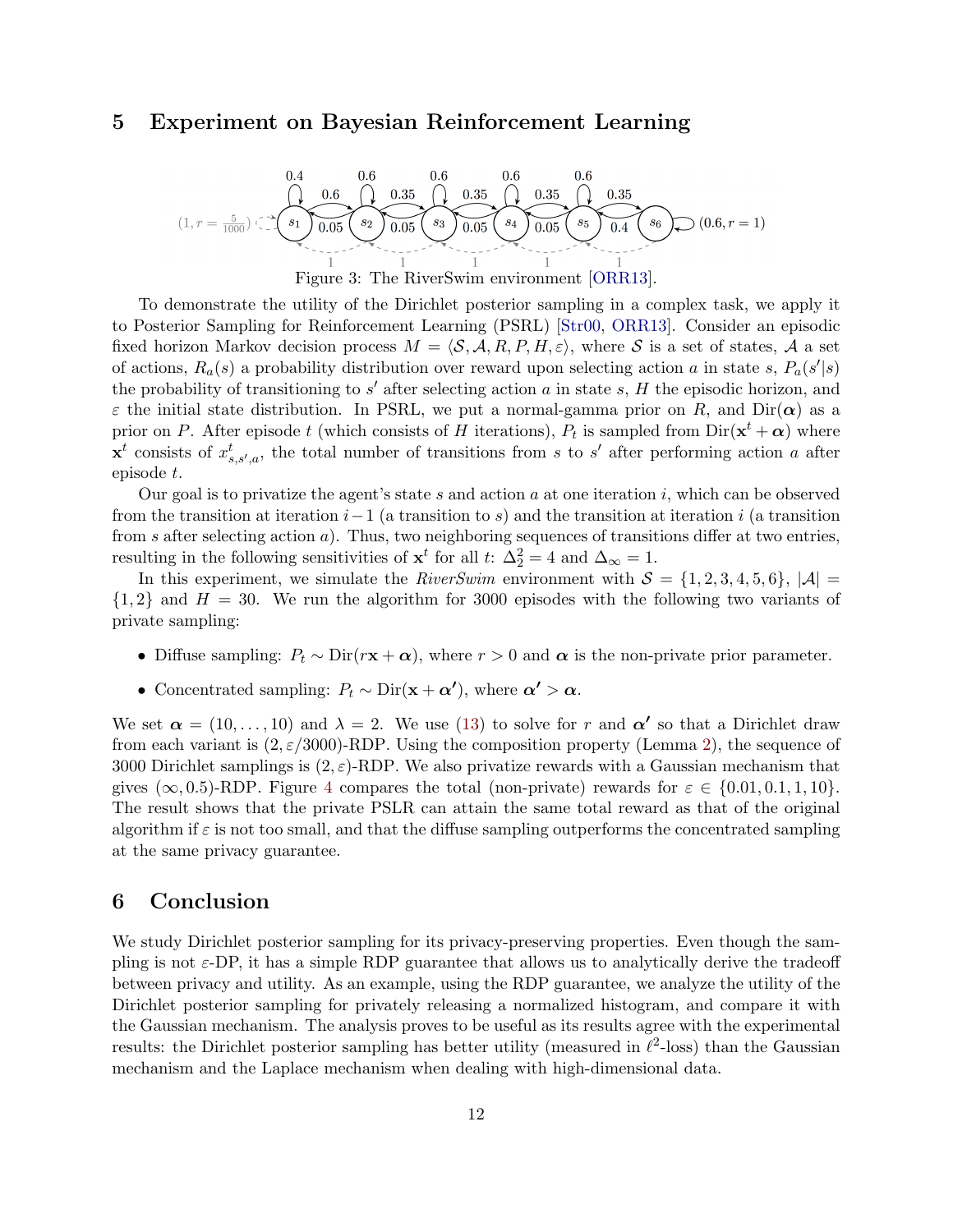

<span id="page-12-0"></span>Figure 4: Total rewards of the non-private PSLR algorithm and two private PSLR algorithms (one with diffuse sampling and the other with concentrated sampling), each of which satisfies  $(2, \varepsilon+0.5)$ -RDP.

Experimental results also show that our privacy guarantee can be used to build private Bayesian reinforcement learners with trackable privacy losses. We envision that future work will be able to build on our study for large private Bayesian systems that use Dirichlet posterior sampling as a part of the systems.

Limitations. Even though we have discussed and analyzed the Diffuse sampling (i.e. sampling from  $Dir(r\mathbf{x} + \alpha)$  to some extent, there is still much more to be explored regarding its utility and the privacy-utility trade-offs between r and  $\alpha$ . The results from Section [5](#page-11-0) suggest that we should keep  $\alpha$  small and focus on tuning the value of r.

As the results from Section [4](#page-9-0) suggest, the Dirichlet posterior sampling is inferior to the Gaussian mechanism for large data, and the former outperfors the latter for high-dimensional data. We might be able to combine both methods, and obtain an algorithm that performs well in both regimes. Nonetheless, we cannot add Gaussian noises to the Dirichlet parameters directly, as some of the parameters might become negative.

Societal impact. It is desirable that differentially private algorithms are accurate for the task at hand, especially when the data is used for important decision-making. Thus, one needs to make sure that there is enough sample to achieve the desired level of accuracy. For a large differentially private system, privacy budgets need to be allocated to the parts that require accurate outputs.

### Acknowledgment

This work is financially supported by Chiang Mai University.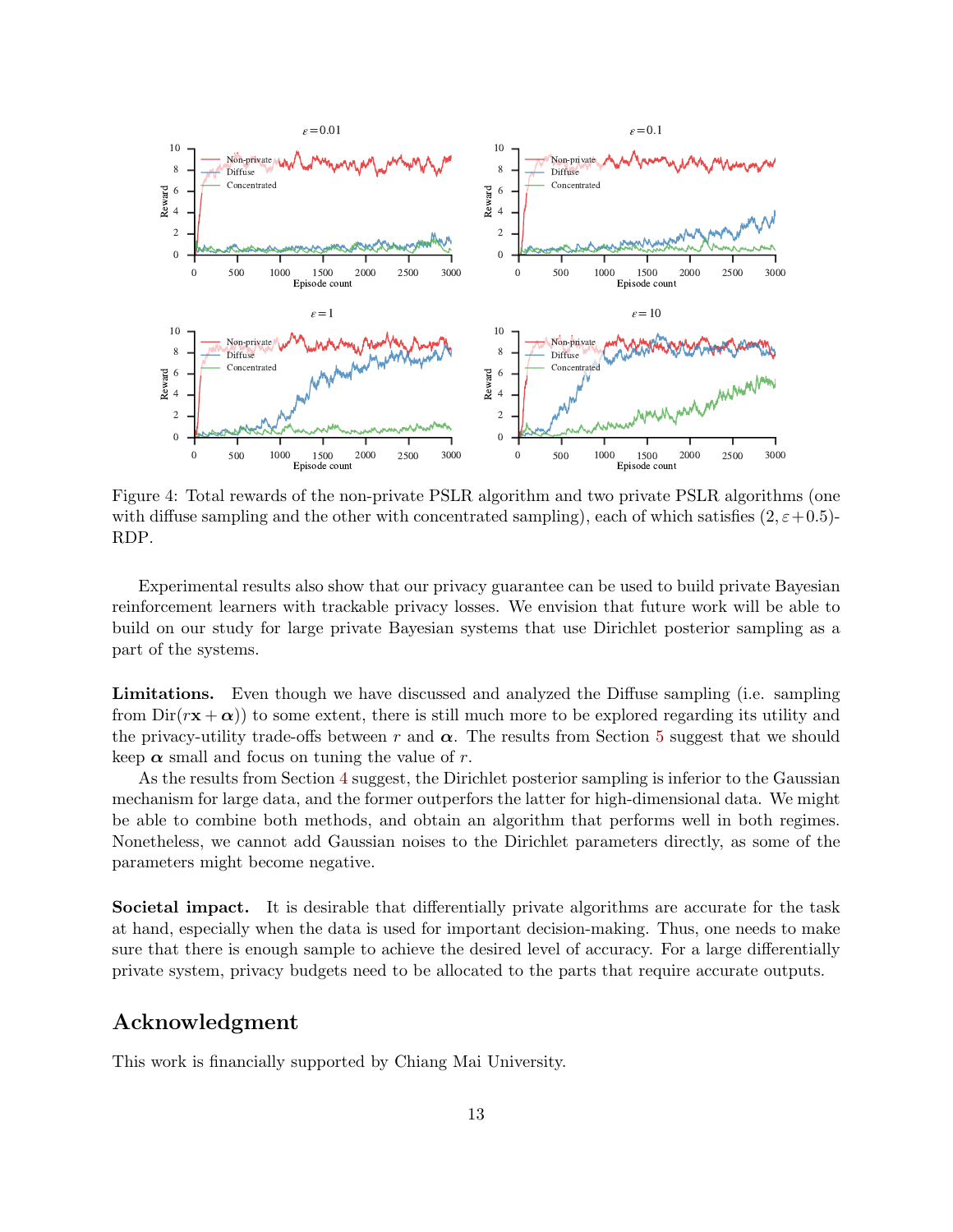# References

- <span id="page-13-3"></span>[AAFK20] Irmak Aykin, Berk Akgun, Mingjie Feng, and Marwan Krunz. MAMBA: A multiarmed bandit framework for beam tracking in millimeter-wave systems. In 39th IEEE Conference on Computer Communications, INFOCOM 2020, Toronto, ON, Canada, July 6-9, 2020, pages 1469–1478. IEEE, 2020.
- <span id="page-13-1"></span>[BHW00] Richard J. Boys, Daniel A. Henderson, and Darren J. Wilkinson. Detecting homogeneous segments in dna sequences by using hidden markov models. Journal of the Royal Statistical Society. Series C (Applied Statistics), 49(2):269–285, 2000.
- <span id="page-13-6"></span>[BS16] Mark Bun and Thomas Steinke. Concentrated differential privacy: Simplifications, extensions, and lower bounds. In Martin Hirt and Adam Smith, editors, Theory of Cryptography, pages 635–658, Berlin, Heidelberg, 2016. Springer Berlin Heidelberg.
- <span id="page-13-8"></span>[BS18] Garrett Bernstein and Daniel R. Sheldon. Differentially private bayesian inference for exponential families. In Samy Bengio, Hanna M. Wallach, Hugo Larochelle, Kristen Grauman, Nicolò Cesa-Bianchi, and Roman Garnett, editors, Advances in Neural Information Processing Systems 31: Annual Conference on Neural Information Processing Systems 2018, NeurIPS 2018, December 3-8, 2018, Montréal, Canada, pages 2924–2934, 2018.
- <span id="page-13-7"></span>[CKS20] Clément L. Canonne, Gautam Kamath, and Thomas Steinke. The discrete gaussian for differential privacy. In Hugo Larochelle, Marc'Aurelio Ranzato, Raia Hadsell, Maria-Florina Balcan, and Hsuan-Tien Lin, editors, Advances in Neural Information Processing Systems 33: Annual Conference on Neural Information Processing Systems 2020, NeurIPS 2020, December 6-12, 2020, virtual, 2020.
- <span id="page-13-9"></span>[CS72] Min-Te Chao and William E. Strawderman. Negative moments of positive random variables. Journal of the American Statistical Association, 67(338):429–431, 1972.
- <span id="page-13-2"></span>[CWS03] Jukka Corander, Patrik Waldmann, and Mikko J Sillanpää. Bayesian Analysis of Genetic Differentiation Between Populations. Genetics, 163(1):367–374, 01 2003.
- <span id="page-13-0"></span>[de 06] Matthieu de Lapparent. Empirical bayesian analysis of accident severity for motorcyclists in large french urban areas. Accident Analysis & Prevention,  $38(2):260-268$ , 2006.
- <span id="page-13-4"></span>[DKM+06] Cynthia Dwork, Krishnaram Kenthapadi, Frank McSherry, Ilya Mironov, and Moni Naor. Our data, ourselves: Privacy via distributed noise generation. In Serge Vaudenay, editor, Advances in Cryptology - EUROCRYPT 2006, 25th Annual International Conference on the Theory and Applications of Cryptographic Techniques, St. Petersburg, Russia, May 28 - June 1, 2006, Proceedings, volume 4004 of Lecture Notes in Computer Science, pages 486–503. Springer, 2006.
- <span id="page-13-5"></span>[DMNS06] Cynthia Dwork, Frank Mcsherry, Kobbi Nissim, and Adam Smith. Calibrating noise to sensitivity in private data analysis. In TCC, 2006.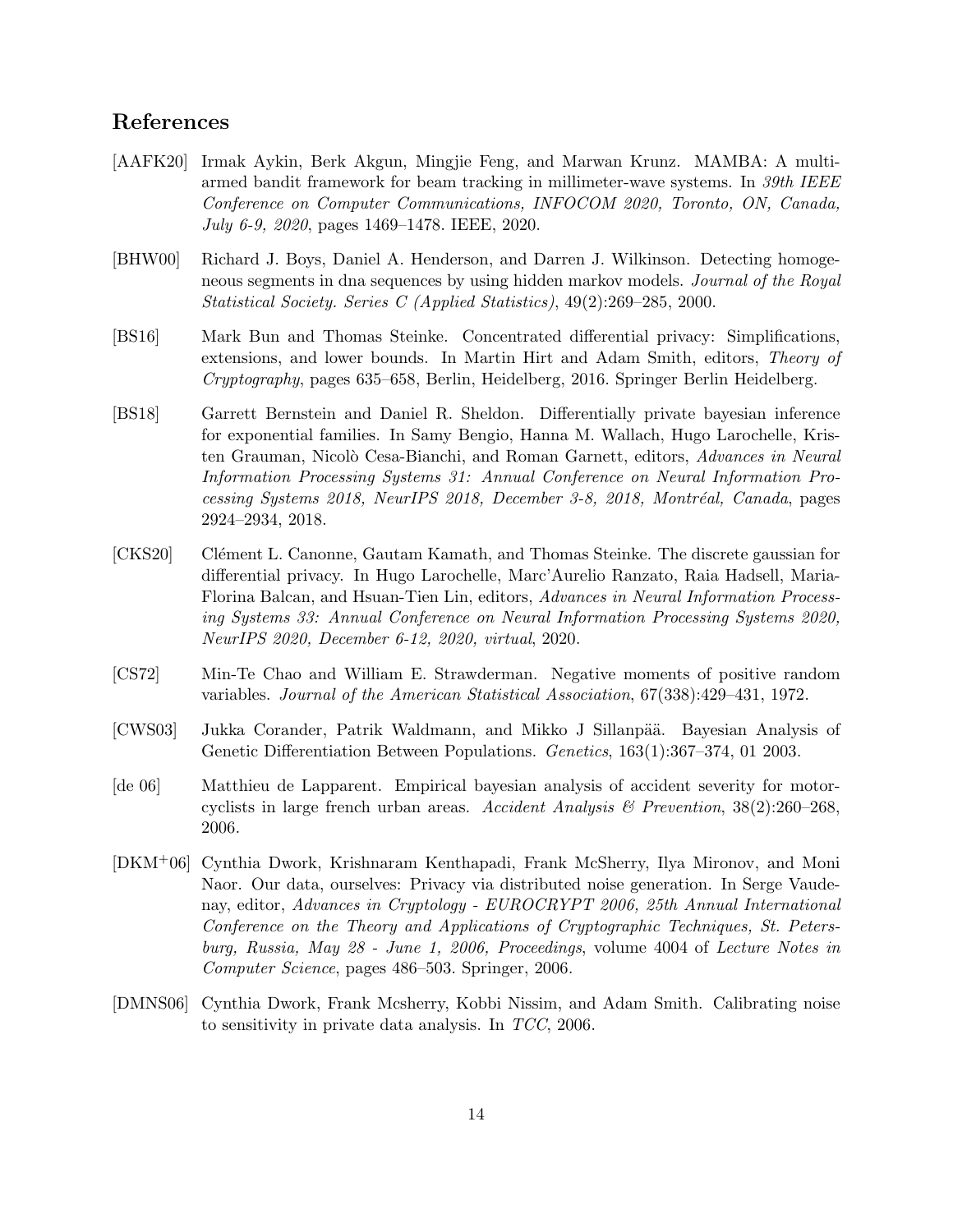- <span id="page-14-6"></span>[DNZ+17] Christos Dimitrakakis, Blaine Nelson, Zuhe Zhang, Aikaterini Mitrokotsa, and Benjamin I. P. Rubinstein. Differential privacy for bayesian inference through posterior sampling. J. Mach. Learn. Res., 18:11:1–11:39, 2017.
- <span id="page-14-7"></span>[FGWC16] James R. Foulds, Joseph Geumlek, Max Welling, and Kamalika Chaudhuri. On the theory and practice of privacy-preserving bayesian data analysis. In Alexander T. Ihler and Dominik Janzing, editors, Proceedings of the Thirty-Second Conference on Uncertainty in Artificial Intelligence, UAI 2016, June 25-29, 2016, New York City, NY, USA. AUAI Press, 2016.
- <span id="page-14-4"></span>[GSC17] Joseph Geumlek, Shuang Song, and Kamalika Chaudhuri. Renyi differential privacy mechanisms for posterior sampling. In Isabelle Guyon, Ulrike von Luxburg, Samy Bengio, Hanna M. Wallach, Rob Fergus, S. V. N. Vishwanathan, and Roman Garnett, editors, Advances in Neural Information Processing Systems 30: Annual Conference on Neural Information Processing Systems 2017, December 4-9, 2017, Long Beach, CA, USA, pages 5289–5298, 2017.
- <span id="page-14-5"></span>[GWH+21] Parham Gohari, Bo Wu, Calvin Hawkins, Matthew T. Hale, and Ufuk Topcu. Differential privacy on the unit simplex via the dirichlet mechanism. IEEE Trans. Inf. Forensics Secur., 16:2326–2340, 2021.
- <span id="page-14-2"></span>[Hin15] Keegan E. Hines. A primer on bayesian inference for biophysical systems. Biophysical Journal, 108(9):2103–2113, 2015.
- <span id="page-14-9"></span>[HKZ12] Daniel Hsu, Sham Kakade, and Tong Zhang. A tail inequality for quadratic forms of subgaussian random vectors. Electronic Communications in Probability,  $17$ (none): $1$ 6, 2012.
- <span id="page-14-0"></span>[LW92] Michael Lavine and Mike West. A bayesian method for classification and discrimination. Canadian Journal of Statistics, 20(4):451–461, 1992.
- <span id="page-14-10"></span>[MA17] Olivier Marchal and Julyan Arbel. On the sub-Gaussianity of the Beta and Dirichlet distributions. Electronic Communications in Probability, 22(none):1 – 14, 2017.
- <span id="page-14-3"></span>[Mir17] Ilya Mironov. Rényi differential privacy. In 30th IEEE Computer Security Foundations Symposium, CSF 2017, Santa Barbara, CA, USA, August 21-25, 2017, pages 263–275. IEEE Computer Society, 2017.
- <span id="page-14-8"></span>[MKA+08] Ashwin Machanavajjhala, Daniel Kifer, John M. Abowd, Johannes Gehrke, and Lars Vilhuber. Privacy: Theory meets practice on the map. In Gustavo Alonso, José A. Blakeley, and Arbee L. P. Chen, editors, Proceedings of the 24th International Conference on Data Engineering, ICDE 2008, April 7-12, 2008, Cancún, Mexico, pages 277–286. IEEE Computer Society, 2008.
- <span id="page-14-1"></span>[MMR05] Jean-Michel Marin, Kerrie Mengersen, and Christian P. Robert. Bayesian modelling and inference on mixtures of distributions. In D.K. Dey and C.R. Rao, editors, Bayesian Thinking, volume 25 of Handbook of Statistics, pages 459–507. Elsevier, 2005.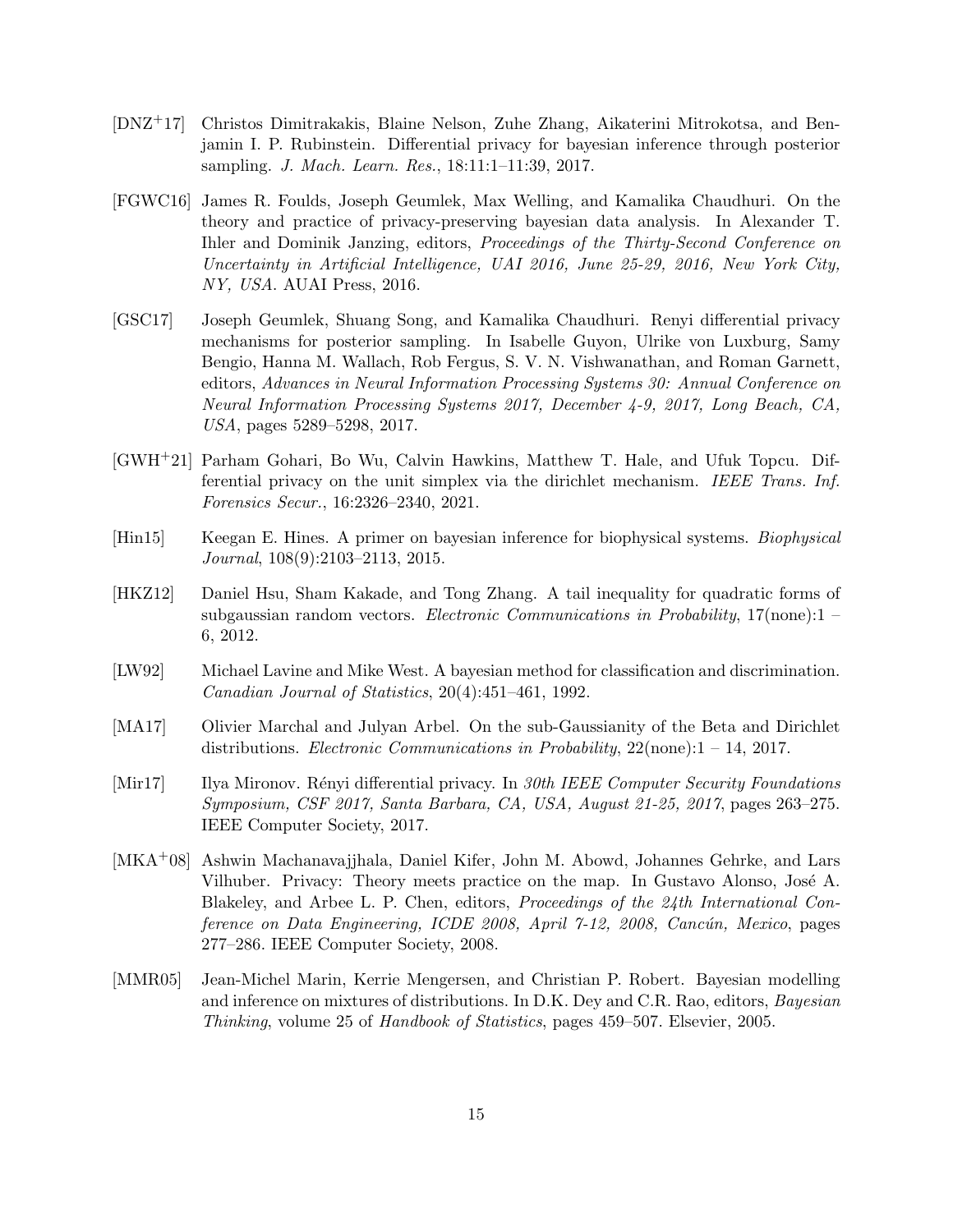- <span id="page-15-7"></span>[MT07] Frank McSherry and Kunal Talwar. Mechanism design via differential privacy. In 48th Annual IEEE Symposium on Foundations of Computer Science (FOCS 2007), October 20-23, 2007, Providence, RI, USA, Proceedings, pages 94–103. IEEE Computer Society, 2007.
- <span id="page-15-3"></span>[NIK20] Imtiaz Nasim, Ahmed S. Ibrahim, and Seungmo Kim. Learning-based beamforming for multi-user vehicular communications: A combinatorial multi-armed bandit approach. IEEE Access, 8:219891–219902, 2020.
- <span id="page-15-2"></span>[NLY+13] Viet Cuong Nguyen, Wee Sun Lee, Nan Ye, Kian Ming Adam Chai, and Hai Leong Chieu. Active learning for probabilistic hypotheses using the maximum gibbs error criterion. In Christopher J. C. Burges, L´eon Bottou, Zoubin Ghahramani, and Kilian Q. Weinberger, editors, Advances in Neural Information Processing Systems 26: 27th Annual Conference on Neural Information Processing Systems 2013. Proceedings of a meeting held December 5-8, 2013, Lake Tahoe, Nevada, United States, pages 1457– 1465, 2013.
- <span id="page-15-5"></span>[ORR13] Ian Osband, Daniel Russo, and Benjamin Van Roy. (more) efficient reinforcement learning via posterior sampling. In Christopher J. C. Burges, Léon Bottou, Zoubin Ghahramani, and Kilian Q. Weinberger, editors, Advances in Neural Information Processing Systems 26: 27th Annual Conference on Neural Information Processing Systems 2013. Proceedings of a meeting held December 5-8, 2013, Lake Tahoe, Nevada, United States, pages 3003–3011, 2013.
- <span id="page-15-0"></span>[PB98] Ted Pedersen and Rebecca F. Bruce. Knowledge lean word-sense disambiguation. In Jack Mostow and Chuck Rich, editors, Proceedings of the Fifteenth National Conference on Artificial Intelligence and Tenth Innovative Applications of Artificial Intelligence Conference, AAAI 98, IAAI 98, July 26-30, 1998, Madison, Wisconsin, USA, pages 800–805. AAAI Press / The MIT Press, 1998.
- <span id="page-15-9"></span>[Pen01] Will D. Penny. Kullback-Liebler divergences of normal, gamma, Dirichlet and Wishart densities. Technical report, Wellcome Department of Cognitive Neurology, 2001.
- <span id="page-15-1"></span>[PM01] Jerome Pella and Michele Masuda. Bayesian methods for analysis of stock mixtures from genetic characters. Fishery Bulletin, 99:151, 01 2001. 1.
- <span id="page-15-6"></span>[Ren61] Alfred Renyi. On measures of entropy and information. In Proceedings of the Fourth Berkeley Symposium on Mathematical Statistics and Probability, Volume 1: Contributions to the Theory of Statistics. The Regents of the University of California, 1961.
- <span id="page-15-4"></span>[Str00] Malcolm J. A. Strens. A bayesian framework for reinforcement learning. In Pat Langley, editor, Proceedings of the Seventeenth International Conference on Machine Learning (ICML 2000), Stanford University, Stanford, CA, USA, June 29 - July 2, 2000, pages 943–950. Morgan Kaufmann, 2000.
- <span id="page-15-8"></span>[WFS15] Yu-Xiang Wang, Stephen E. Fienberg, and Alexander J. Smola. Privacy for free: Posterior sampling and stochastic gradient monte carlo. In Francis R. Bach and David M. Blei, editors, Proceedings of the 32nd International Conference on Machine Learning,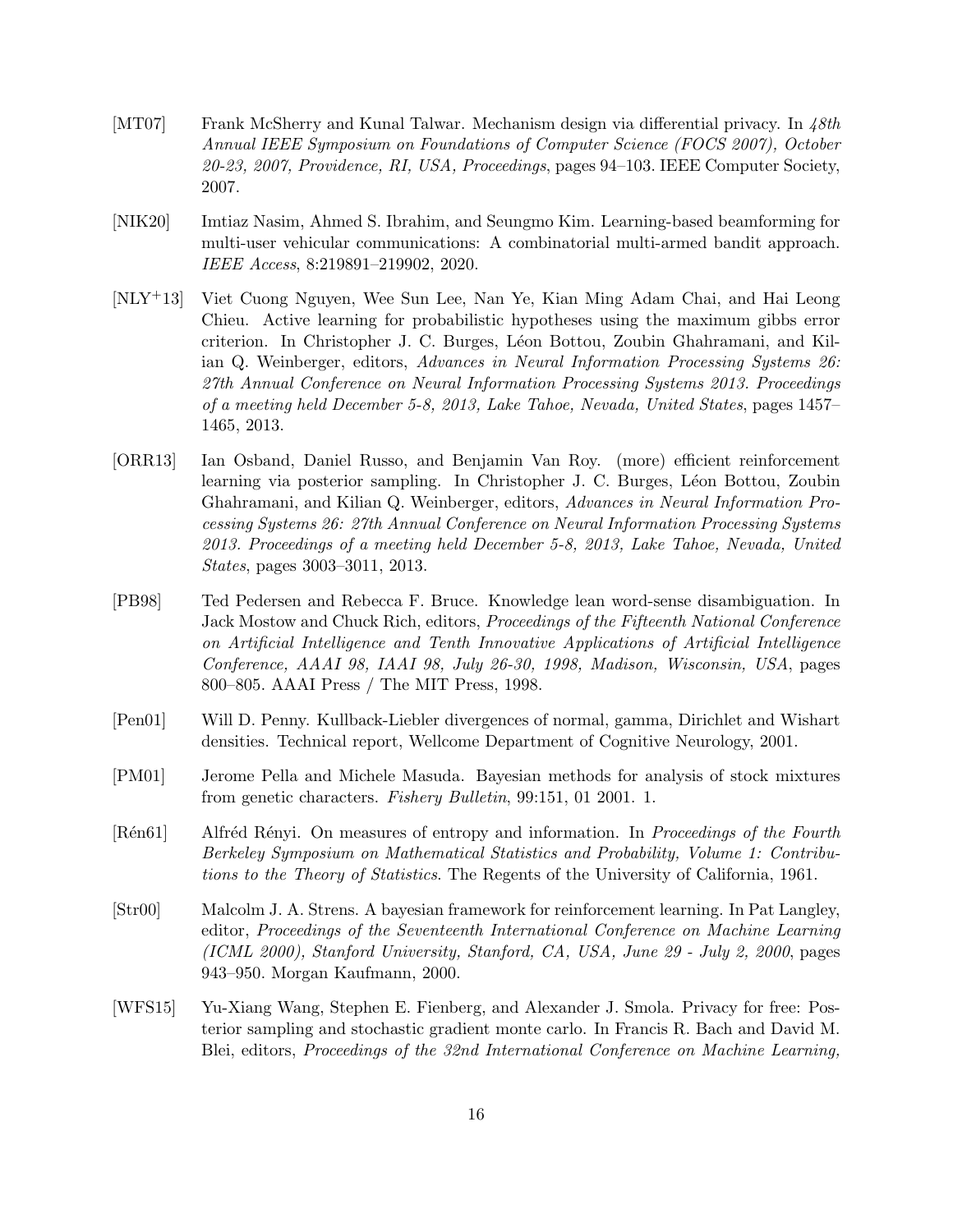ICML 2015, Lille, France, 6-11 July 2015, volume 37 of JMLR Workshop and Conference Proceedings, pages 2493–2502. JMLR.org, 2015.

<span id="page-16-0"></span>[ZHG+20] Junge Zhu, Xi Huang, Xin Gao, Ziyu Shao, and Yang Yang. Multi-interface channel allocation in fog computing systems using thompson sampling. In 2020 IEEE International Conference on Communications, ICC 2020, Dublin, Ireland, June 7-11, 2020, pages 1–6. IEEE, 2020.

# A Proof of Theorem 2

For notational convenience, let  $\mathbf{u} := \mathbf{x} + \boldsymbol{\alpha}$  and  $\mathbf{u}' := \mathbf{x}' + \boldsymbol{\alpha}$ . Let  $P(\mathbf{y})$  be the density of Dirichlet(**u**) and  $P'(\mathbf{y})$  be the density of Dirichlet(**u**'). To compute the Rényi divergence between  $P(\mathbf{y})$  and  $P'(\mathbf{y})$ , we start with:

$$
\mathbb{E}_{\mathbf{y} \sim P(\mathbf{y})} \left[ \frac{P(\mathbf{y})^{\lambda - 1}}{P'(\mathbf{y})^{\lambda - 1}} \right] = \frac{B(\mathbf{u}')^{\lambda - 1}}{B(\mathbf{u})^{\lambda - 1}} \mathbb{E}_{\mathbf{y} \sim P(\mathbf{y})} \left[ \mathbf{y}^{(\lambda - 1)(\mathbf{u} - \mathbf{u}')} \right]
$$
\n
$$
= \frac{B(\mathbf{u}')^{\lambda - 1}}{B(\mathbf{u})^{\lambda - 1}} \cdot \frac{B(\mathbf{u} + (\lambda - 1)(\mathbf{u} - \mathbf{u}'))}{B(\mathbf{u})}.
$$
\n(19)

<span id="page-16-1"></span>The ratio can be expressed in terms of gamma functions:

$$
\frac{B(\mathbf{u}')}{B(\mathbf{u})} = \frac{\prod_i \Gamma(u'_i) / \Gamma(\sum_i u'_i)}{\prod_i \Gamma(u_i) / \Gamma(\sum_i u_i)} = \frac{\Gamma(u_0)}{\Gamma(u'_0)} \prod_i \frac{\Gamma(u'_i)}{\Gamma(u_i)},
$$

where  $u_0 \coloneqq \sum_i u_i$  and  $u'_0 \coloneqq \sum_i u'_i$ . Similarly,

$$
\frac{B(\mathbf{u}+(\lambda-1)(\mathbf{u}-\mathbf{u}'))}{B(\mathbf{u})}=\frac{\Gamma(\sum_i u_i)}{\Gamma(\sum_i u_i+(\lambda-1)\sum_i (u_i-u_i'))}\prod_i \frac{\Gamma(u_i+(\lambda-1)(u_i-u_i'))}{\Gamma(u_i)}.
$$

Taking the logarithm on both side of [\(19\)](#page-16-1), we need to find an upper bound of:

<span id="page-16-2"></span>
$$
\log \mathbb{E}_{\mathbf{y} \sim P(\mathbf{y})} \left[ \frac{P(\mathbf{y})^{\lambda - 1}}{P'(\mathbf{y})^{\lambda - 1}} \right] = \sum_{i} \left( G(u_i, u_i') + H(u_i, u_i') \right) - G(u_0, u_0') - H(u_0, u_0'), \tag{20}
$$

where

$$
G(u_i, u'_i) := (\lambda - 1) \left( \log \Gamma(u'_i) - \log \Gamma(u_i) \right)
$$
  

$$
H(u_i, u'_i) := \log \Gamma(u_i + (\lambda - 1)(u_i - u'_i)) - \log \Gamma(u_i),
$$

and similarly for  $G(u_0, u'_0)$  and  $H(u_0, u'_0)$ . Using the second-order Taylor expansion, there exist there exist  $\xi$  between  $u_i + (\lambda - 1)(u_i - u'_i)$  and  $u_i$ , and  $\xi'$  between  $u_i$  and  $u'_i$  such that

$$
G(u_i, u'_i) = -(\lambda - 1)(x_i - x'_i)\psi(u_i) + \frac{1}{2}(\lambda - 1)(x_i - x'_i)^2\psi'(\xi')
$$
  

$$
H(u_i, u'_i) = (\lambda - 1)(x_i - x'_i)\psi(u_i) + \frac{1}{2}(\lambda - 1)^2(x_i - x'_i)^2\psi'(\xi),
$$

We will try to find an upper bound of both  $\psi'(\xi)$  and  $\psi'(\xi')$ . Note that  $\psi'$  is increasing. If  $x_i > x'_i$ , then  $u'_i < u_i < u_i + (\lambda - 1)(u_i - u'_i)$ . Thus both  $\xi$  and  $\xi'$  are bounded below by  $u'_i \ge \alpha_m$ . On the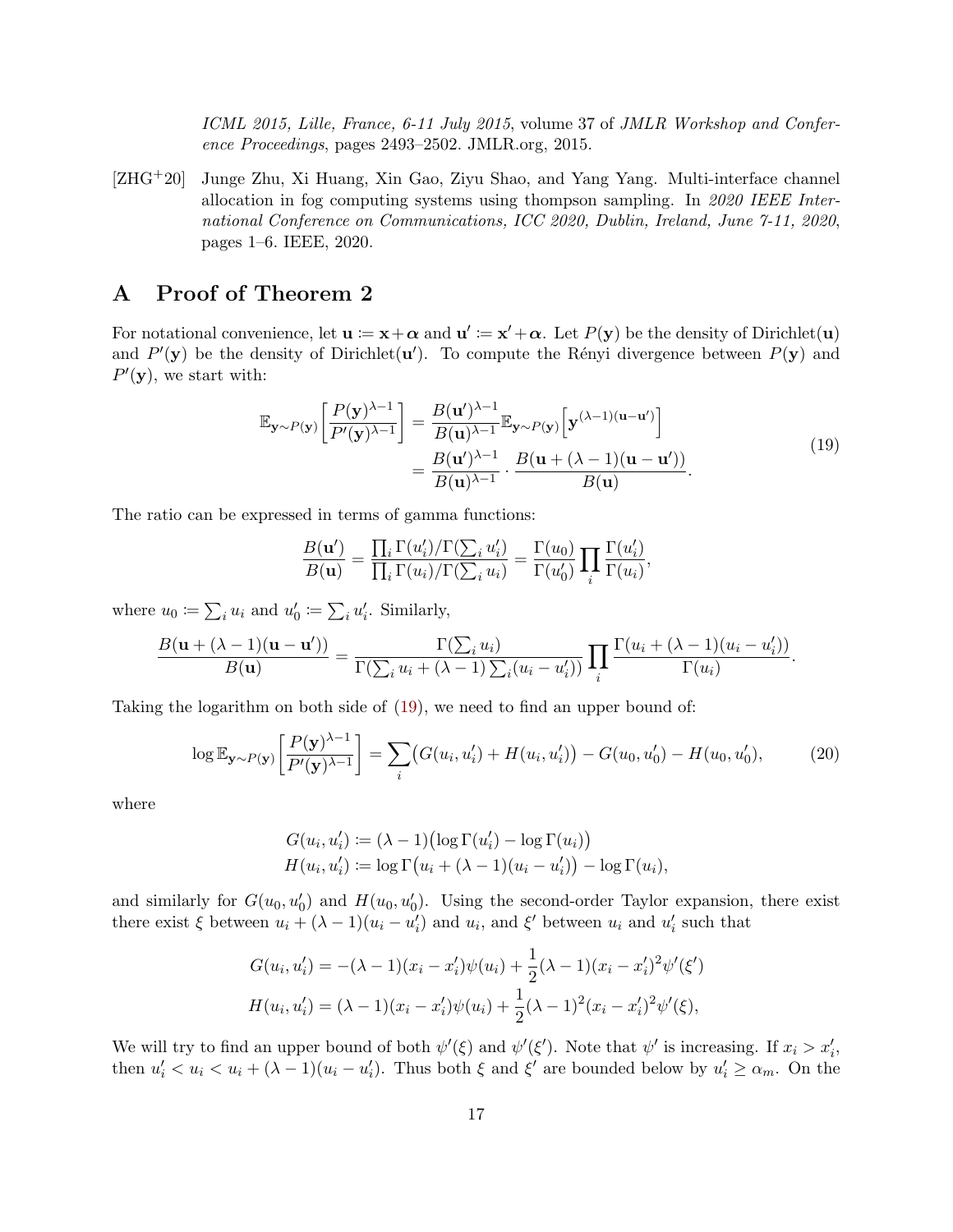other hand, if  $x_i \leq x'_i$ , then  $u_i + (\lambda - 1)(u_i - u'_i) \leq u_i \leq u'_i$ . In this case,  $\xi$  and  $\xi'$  are bounded below by:

$$
u_i + (\lambda - 1)(u_i - u'_i) = x_i + \alpha_i + (\lambda - 1)(x'_i - x_i)
$$
  
\n
$$
\ge \alpha_m - (\lambda - 1)\Delta_{\infty}
$$
  
\n
$$
> \alpha_m - g(\lambda).
$$

Therefore,  $\psi'(\xi)$  and  $\psi'(\xi')$  are both bounded above by  $\psi'(\alpha_m - g(\lambda))$ . Consequently,

$$
G(u_i, u'_i) + H(u_i, u'_i) \le \frac{1}{2} ((\lambda - 1) + (\lambda - 1)^2) (x_i - x'_i)^2 \psi'(\alpha_m - g(\lambda))
$$
  
=  $\frac{1}{2} \lambda (\lambda - 1) (x_i - x'_i)^2 \psi'(\alpha_m - g(\lambda)).$ 

The same argument can be used to show that, there exist  $\xi_0$  and  $\xi'_0$  such that:

$$
G(u_0, u'_0) + H(u_0, u'_0) = \frac{1}{2}(\lambda - 1)(u_0 - u'_0)^2 \psi'(\xi'_0) + \frac{1}{2}(\lambda - 1)^2 (u_0 - u'_0)^2 \psi'(\xi_0) > 0.
$$

Therefore, continuing from [\(20\)](#page-16-2),

$$
D_{\lambda}(P(\mathbf{y})||P'(\mathbf{y})) = \frac{1}{\lambda - 1} \Biggl( \sum_{i} \bigl( G(u_i, u'_i) + H(u_i, u'_i) \bigr) - G(u_0, u'_0) - H(u_0, u'_0) \Biggr)
$$
  

$$
< \frac{1}{\lambda - 1} \sum_{i} \bigl( G(u_i, u'_i) + H(u_i, u'_i) \bigr)
$$
  

$$
\leq \frac{1}{2} \lambda \sum_{i} (x_i - x'_i)^2 \psi'(\alpha_m - g(\lambda))
$$
  

$$
\leq \frac{1}{2} \lambda \Delta_2^2 \psi'(\alpha_m - g(\lambda)).
$$

In conclusion, the Dirichlet posterior sampling is  $(\lambda, \frac{1}{2} \lambda \Delta_2^2 \psi'(\alpha_m - g(\lambda)))$ -RDP.

### B Multinomial-Dirichlet sampling

There are many Bayesian methods that involve repeated sampling from  $P_X \sim$  Dirichlet $(x + \alpha)$ , where  $x_i$ ,  $1 \leq i \leq d$  are count data;  $\sum_i x_i = N$ , for example, Gibbs sampling, Thompson sampling and Bayesian reinforcement learning. Suppose that we are employing one of these methods, but the count data must be kept private. So we instead sample from  $Q_x \sim$  Dirichlet $(x + \alpha')$  where  $\alpha'_i > \alpha_i$  for all *i*.

In this setting, the relative quality of samples from  $Q_x$  compared to those from  $P_x$  is measured by a statistical distance between  $P_X$  and  $Q_X$ . Our choice of distance is the KL-divergence, since there is a closed form for the KL-divergence between two Dirichlet densities [\(22\)](#page-18-0).

In the utility analysis, we assume that  $x$  is a single draw from Multinomial( $\bf{p}$ ) where  $\bf{p}$  is a probability vector. The following Theorem tells us that, on average, the KL-divergence is small when  $N = \sum_i x_i$  is large and **p** is evenly distributed, and it is relative large when **p** is sparse.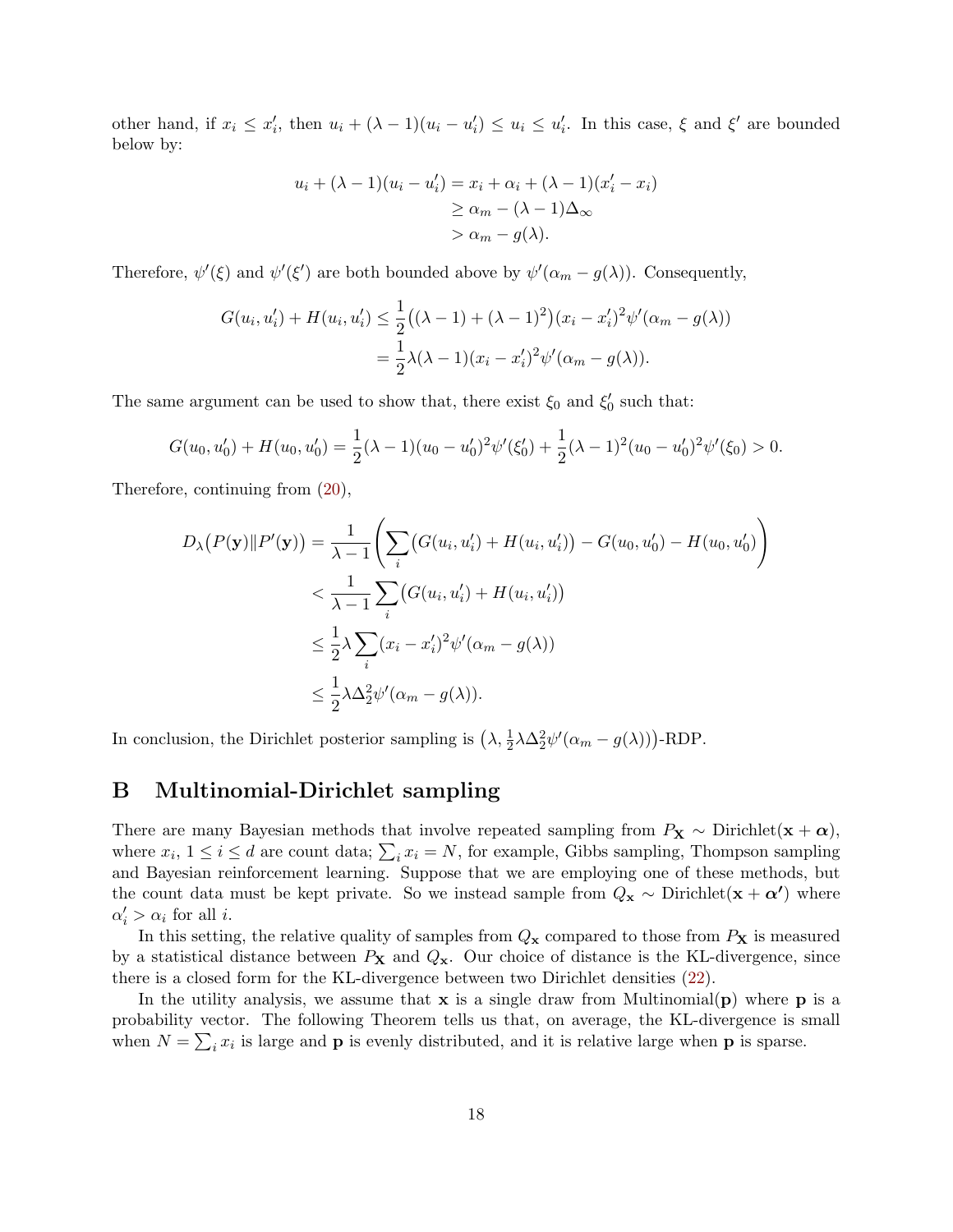**Theorem 6.** Let  $\mathbf{p} := (p_1, \ldots, p_d)$  where  $p_i > 0$  for all i and  $\sum_i p_i = 1$ . Define a random variable  $\mathbf{X} \sim \text{Multinomial}(\mathbf{p})$ . Let  $P_{\mathbf{X}} \sim \text{Dirichlet}(\mathbf{X} + \boldsymbol{\alpha})$  and  $Q_{\mathbf{X}} \sim \text{Dirichlet}(\mathbf{X} + \boldsymbol{\alpha}')$  where  $\alpha'_i \geq \alpha_i \geq 1$ for all i. The following estimate holds:

<span id="page-18-1"></span>
$$
\mathbb{E}_{\mathbf{X}}[\mathcal{D}_{\mathrm{KL}}(P_{\mathbf{X}} \| Q_{\mathbf{X}})] \le \frac{1}{N+1} \sum_{i} (\alpha_i' - \alpha_i)^2 \cdot \frac{1}{p_i}.
$$
\n(21)

*Proof.* For notational convenience, define  $\alpha_0 := \sum_i \alpha_i$ ,  $\alpha'_0 := \sum_i \alpha'_i$  and  $X_0 = \sum_i X_i$ . Moreover, we define  $\delta_i = \alpha'_i - \alpha$  and  $\delta_0 = \sum_i \delta_i$ . The KL-divergence can be explicitly written as follows [\[Pen01\]](#page-15-9):

$$
D_{KL}(P_{\mathbf{X}}||Q_{\mathbf{X}}) = \log \Gamma(X_0 + \alpha_0) - \sum_{i} \log \Gamma(X_i + \alpha_i)
$$

$$
- \log \Gamma(X_0 + \alpha'_0) + \sum_{i} \log \Gamma(X_i + \alpha'_i)
$$
(22)
$$
- \sum_{i} (\alpha'_i - \alpha_i) (\psi(X_i + \alpha_i) - \psi(X_0 + \alpha_0)).
$$

<span id="page-18-0"></span>Using the second-order Taylor approximation, there exists  $C \in [X_0 + \alpha_0, X_0 + \alpha'_0]$  such that

$$
\log \Gamma(X_0 + \alpha_0) - \log \Gamma(X_0 + \alpha'_0) + (\alpha'_0 - \alpha_0)\psi(X_0 + \alpha_0)
$$
  
=  $-\frac{1}{2}(\alpha'_0 - \alpha_0)^2\psi'(C) \le 0,$ 

since  $\psi'$  is positive. Hence,  $D_{KL}(P_{\mathbf{X}}||Q_{\mathbf{X}})$  is bounded by the rest of the terms in [\(22\)](#page-18-0). In other words,

$$
D_{KL}(P_{\mathbf{X}} \| Q_{\mathbf{X}}) \leq \sum_{i} \big( \log \Gamma(X_i + \alpha'_i) - \log \Gamma(X_i + \alpha_i) - \delta_i \psi(X_i + \alpha_i) \big).
$$

We apply the Taylor approximation again and use  $\psi'(X) \leq \frac{1}{X} + \frac{1}{X^2}$ . With  $X_i + \alpha_i \geq 1$ , we have

$$
\log \Gamma(X_i + \alpha'_i) - \log \Gamma(X_i + \alpha_i) - \delta_i \psi(X_i + \alpha_i)
$$
  
\n
$$
\leq \frac{1}{2} \delta_i^2 \psi'(X_i + \alpha_i)
$$
  
\n
$$
\leq \frac{\delta_i^2}{2(X_i + \alpha_i)} + \frac{\delta_i^2}{2(X_i + \alpha_i)^2}
$$
  
\n
$$
\leq \frac{\delta_i^2}{X_i + \alpha_i},
$$

from which we take the sum in i to obtain the upper bound of the KL-divergence. Since  $\alpha_i \geq 1$  for all  $i$ , we have

$$
\mathbb{E}[\mathcal{D}_{\mathrm{KL}}(P_{\mathbf{X}} \| Q_{\mathbf{X}})] \leq \sum_{i} \delta_i^2 \cdot \mathbb{E}\bigg[\frac{1}{X_i + \alpha_i}\bigg] \leq \sum_{i} \delta_i^2 \cdot \mathbb{E}\bigg[\frac{1}{X_i + 1}\bigg].
$$

Here,  $X_i$  is distributed as Binomial $(N, p_i)$ . The desired estimate follows from the following inequality regarding the reciprocal of a binomial variable from [\[CS72\]](#page-13-9):

$$
\mathbb{E}\left[\frac{1}{X_i+1}\right] = \frac{1 - (1 - p_i)^{N+1}}{(N+1)p_i} < \frac{1}{(N+1)p_i}.
$$

 $\Box$